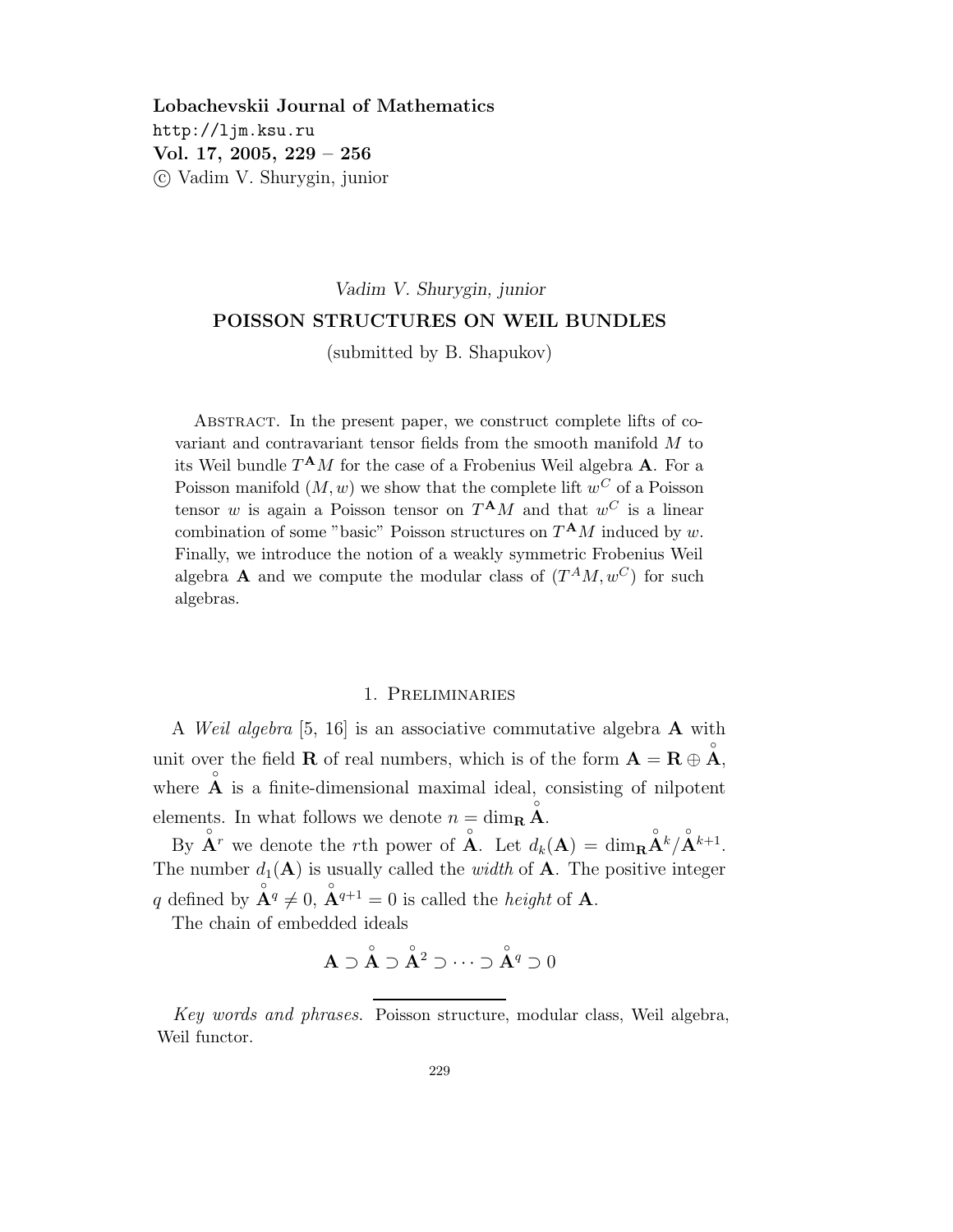can be extended to the chain of ideals called the Jordan-Hölder composition series [16]

$$
\mathbf{A} \supset \overset{\circ}{\mathbf{A}} = \mathbf{I}_1 \supset \mathbf{I}_2 \supset \ldots \supset \mathbf{I}_n \supset 0,
$$

where  $I_a/I_{a+1}$  is a 1-dimensional algebra with the zero multiplication. Here

$$
\mathbf{A}^k = \mathbf{I}_{1+d_1(\mathbf{A})+\cdots+d_{k-1}(\mathbf{A})} \quad \text{for} \quad 2 \le k \le q.
$$

This is the particular case of the general ring construction, see [12]. Using the Jordan-Hölder composition series one can choose the Jordan-Hölder basis

$$
\{e_a\} = \{e_0, e_{\hat{a}}\}, \quad a = 0, 1, \dots, n = \dim \mathring{A}, \quad \hat{a} = 1, \dots, n,
$$
 (1.1)

in **A** such that  $e_0 = 1 \in \mathbb{R}$ ,  $e_{\hat{a}} \in I_{\hat{a}}$ ,  $e_{\hat{a}} \notin I_{\hat{a}+1}$ . In general, this basis is not unique. For  $X = x^a e_a = x^0 + x^{\hat{a}} e_{\hat{a}} \in \mathbf{A}$  we set  $\hat{X} = x^{\hat{a}} e_{\hat{a}}$ , then  $X = x^0 + \overline{X}$ . Let  $\delta^a$  be the coordinates of unit of **A**, i.e.,  $1 = \delta^a e_a$ .

We denote by  $(\gamma_{ab}^c)$  the structural tensor of **A** with respect to the basis (1.1), i.e.,  $e_a e_b = \gamma_{ab}^c e_c$ . It satisfies  $\gamma_{0a}^b = \delta_a^b$  (the Kronecker's delta) and  $\gamma_{a\hat{b}}^c = 0$  for  $a \geq c$ . Since **A** is commutative and associative, it also satisfies the conditions  $\gamma_{ab}^c = \gamma_{ba}^c$  and

$$
\gamma_{ab}^c \gamma_{ef}^b = \gamma_{ae}^b \gamma_{bf}^c.
$$
\n(1.2)

The conditions of differentiability of a function  $f : U \subset A \rightarrow A$ on a commutative associative algebra  $\bf{A}$  (or, briefly,  $\bf{A}$ -differentiability), usually called Scheffers' equations, are (see [19]):

$$
\partial_c f^b \gamma^c_{ag} = \gamma^b_{ac} \partial_g f^c,\tag{1.3}
$$

where  $\partial_a f^b = \partial f^b / \partial x^a$ . Scheffers' equations are equivalent to

$$
\partial_a f^b = \gamma^b_{ac} \delta^g \partial_g f^c. \tag{1.4}
$$

For  $f: U \subset \mathbf{A}^m \to \mathbf{A}, f: \{X^i = x^{ia}e_a\} \mapsto f(X^i) = f^b(x^{ia})e_b$ , where  $A^m = A \times \cdots \times A$  is the A-module of m-tuples of elements of A, Scheffers' conditions of A-differentiability are of the form [19]:

$$
\partial_{ia}f^b = \gamma^b_{ac}\delta^g \partial_{ig}f^c. \tag{1.5}
$$

If a function f satisfies  $(1.5)$ , its differential can be represented in the form  $df = f_i dX^i$ , where  $f_i = \delta^a \partial_{ia} f$  is the partial derivative with respect to  $X^i \in \mathbf{A}$ . Thus,

$$
f_i = \frac{\partial f}{\partial X^i} = \delta^a \frac{\partial f}{\partial x^{ia}}.
$$
\n(1.6)

The functions  $f_i(X^j)$ ,  $i = 1, ..., m$ , are also **A**-differentiable.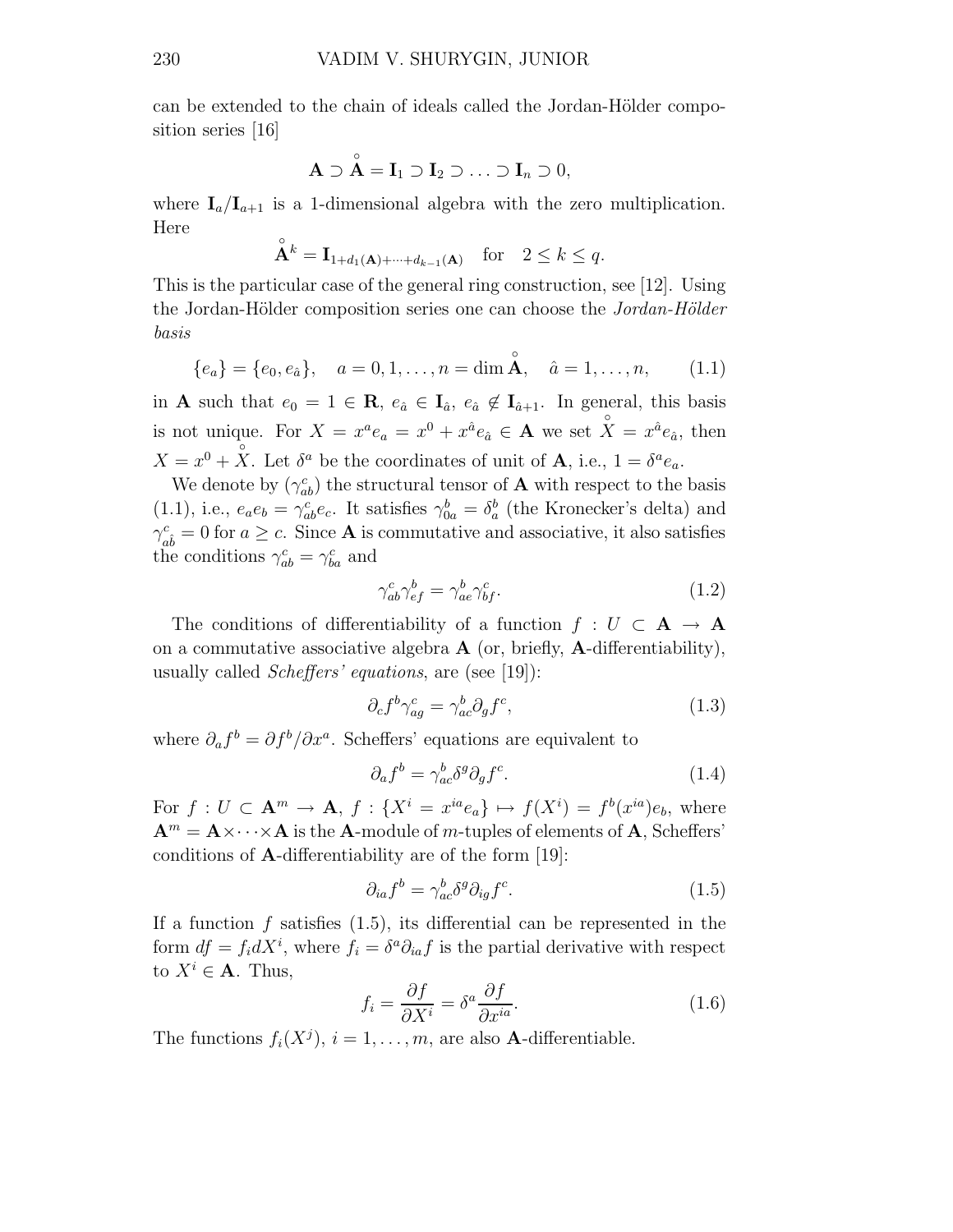The following theorem (see [16]) describes the local structure of an **A**-differentiable map of the form  $F: U \subset \mathbf{A}^m \to \mathbf{A}^k$  for a Weil algebra **A**. The natural epimorphism  $\pi_0^q$  $\mathbf{R}^n \to \mathbf{R}^m$  determines the canonical  $\mathring{A}^m$ -foliation on  $A^m$ . Recall that a smooth map  $f : M \to N$  of a foliated manifold  $(M, \mathcal{F})$  is called *projectable* or *basic* if f is constant along the leaves of  $\mathcal{F}$ .

**Theorem 1.1** ([16]). 1) Let  $U \subset \mathbf{A}^m$  be an open set. Then any  $\mathbf{A}\text{-smooth map }\Phi:U\to \mathbf{A}^k$  is of the form

$$
X^{i'} = \varphi^{i'} + \sum_{|p|=1}^{q} \frac{1}{p!} \frac{D^p \varphi^{i'}}{D x^p} \hat{X}^p, \tag{1.7}
$$

(where  $i = 1, \ldots, m, i' = 1, \ldots, k, p = (p_1, \ldots, p_m)$  is a multiindex of length m and  $\hat{X}^p = (\hat{X}^1)^{p_1} \dots (\hat{X}^m)^{p_m}$  for some basic smooth map  $\varphi^{i'}$  :  $U \rightarrow {\bf A}$  which is projectable with respect to the canonical  $\mathring{{\bf A}}^m$ foliation.

**Definition.** The map  $\Phi: U \to \mathbf{A}^k$  given by the formulas (1.7) is called the analytic prolongation of the projectable map  $\varphi: U \to \mathbf{A}^k$ .

The analytic prolongation of a map  $\varphi$  will be denoted by  $\varphi^{\mathbf{A}}$ .

**Proposition 1.1** ([16]). The analytic prolongation has the following properties:

1°  $(\varphi + \psi)^{\mathbf{A}} = \varphi^{\mathbf{A}} + \psi^{\mathbf{A}}$ . 2°  $(\varphi \cdot \psi)^{\mathbf{A}} = \varphi^{\mathbf{A}} \cdot \psi^{\mathbf{A}}.$ 3°.  $(\varphi^{\mathbf{A}} \circ \psi)^{\mathbf{A}} = \varphi^{\mathbf{A}} \circ \psi^{\mathbf{A}}.$  $4^{\circ}.$   $(D^p \varphi/Dx^p)^{\mathbf{A}} = D^p \varphi^{\mathbf{A}} / DX^p$  for  $\varphi : U \subset \mathbf{A}^n \to \mathbf{A}$ .

We denote by  $\mathcal{M}f$  the category of smooth manifolds and by  $\mathcal{F}M$  that of fibered manifolds. To each Weil algebra A there corresponds a functor  $T^{\mathbf{A}}: \mathcal{M}f \to \mathcal{F}M$  called the *Weil functor* which maps a smooth manifold M to the fibered manifold  $\pi_{\mathbf{A}}: T^{\mathbf{A}}M \to M$  called the Weil bundle (see [5, 16, 20]). A.P. Shirokov proved [15] that  $T^{\mathbf{A}}M$  carries the structure of a smooth manifold over **A**. Weil functors preserve products, i.e.,  $T^{\mathbf{A}}(M \times$  $N) \cong T^{A} M \times T^{A} N$ . Moreover, under some additional conditions (locality and regularity) each product preserving bundle functor  $F : \mathcal{M}f \to \mathcal{F}M$ is equivalent to a Weil functor  $T^{\mathbf{A}}$  for a Weil algebra  $\mathbf{A}$  [5].

A Weil algebra  $\bf{A}$  is said to be *Frobenius* (cf. [19, 2]) if there exists a nondegenerate bilinear form  $q : A \times A \rightarrow \mathbb{R}$ , satisfying the following condition of associativity:

$$
q(XY, Z) = q(X, YZ) \quad \text{for any} \quad X, Y, Z \in \mathbf{A}.\tag{1.8}
$$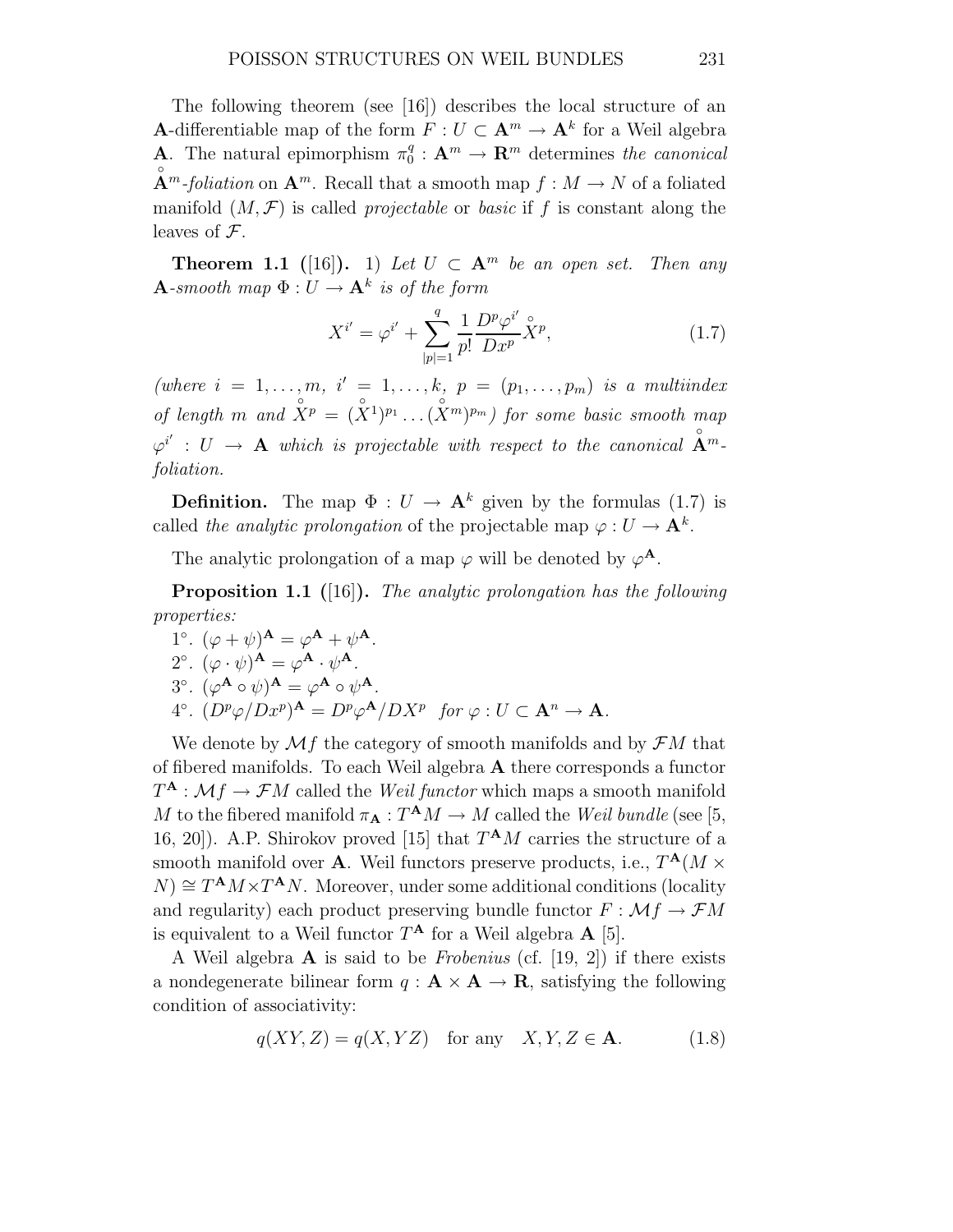Frobenius algebras play an important role in the theory of smooth manifolds over algebras in constructing realizations of tensor operations [8].

With respect to the basis  $(1.1)$  the condition  $(1.8)$  is written as

$$
q_{bc}\gamma_{ef}^c = \gamma_{be}^c q_{cf}.\tag{1.9}
$$

We will call q a Frobenius form. A Frobenius form is not unique (if exists). For a Frobenius algebra **A** we define the Frobenius covector  $p : A \to \mathbf{R}$ by  $p(X) := q(X, 1)$ . Its coordinates with respect to the basis (1.1) satisfy

$$
p_a \gamma_{bc}^a = q_{bc}.\tag{1.10}
$$

Contracting (1.10) with  $\delta^c$  and taking into consideration that  $\delta^c = \delta_0^c$ (the Kronecker's delta) with respect to the basis (1.1), we obtain

$$
p_b = q_{bc} \delta^c. \tag{1.11}
$$

From (1.8) and (1.10) it easily follows that

 $q(X, Y) = p(XY)$  for each  $X, Y \in \mathbf{A}$ . (1.12)

We denote the set of all Frobenius covectors on **A** by  $A_{Fr}^*$ .

Example 1.1. The important example of a Frobenius Weil algebra is the algebra of *dual numbers*  $\mathbf{D} = \mathbf{R}(\varepsilon) = \{x_0 + x_1 \varepsilon \mid x_0, x_1 \in \mathbf{R}, \varepsilon^2 = 0\}.$ To this algebra there corresponds the tangent bundle functor:  $T^{\mathbf{R}(\varepsilon)}M =$ TM.

**Example 1.2.** Another example is the algebra  $\mathbf{D}^n = \mathbf{R}(\varepsilon^n) = \{x_0 + \dots\}$  $x_1 \varepsilon + \cdots + x_{n-1} \varepsilon^{n-1} \, | \, x_i \in \mathbf{R}, \varepsilon^n = 0 \}.$  of plural numbers which is a generalization of the previous one. To this algebra there corresponds the functor of jet bundle of higher order.

If **A** and **B** are Frobenius algebras, then  $A \otimes B$  is also a Frobenius algebra (see, e.g. [19]).

In what follows we assume all Weil algebras under consideration to be Frobenius algebras.

### 2. The structure of a Frobenius Weil algebra

Let **A** be a Frobenius Weil algebra of height q and let  $n = \dim \mathring{A}$ . Let us choose a Jordan-Hölder basis  $(1.1)$  in A.

**Lemma 2.1.** dim  $\overset{\circ}{\mathbf{A}}^q = 1$ , *i.e.*,  $\overset{\circ}{\mathbf{A}}^q = \mathbf{I}_n$ .

**Proof.** On the contrary, suppose that  $\dim_{\mathbf{R}} \mathbf{A}^q \geq 2$ . Then at least two last elements  $e_{n-1}$  and  $e_n$  of a basis (1.1) belong to  $\mathring{A}^q$  and, consequently, for any  $\hat{a} = 1, \ldots, n$  there hold  $e_{\hat{a}}e_{n-1} = e_{\hat{a}}e_n = 0$ . Hence for any  $c = 0, \ldots, n$  the matrix  $\|\gamma_{ab}^c\|$  contains zeros everywhere in two last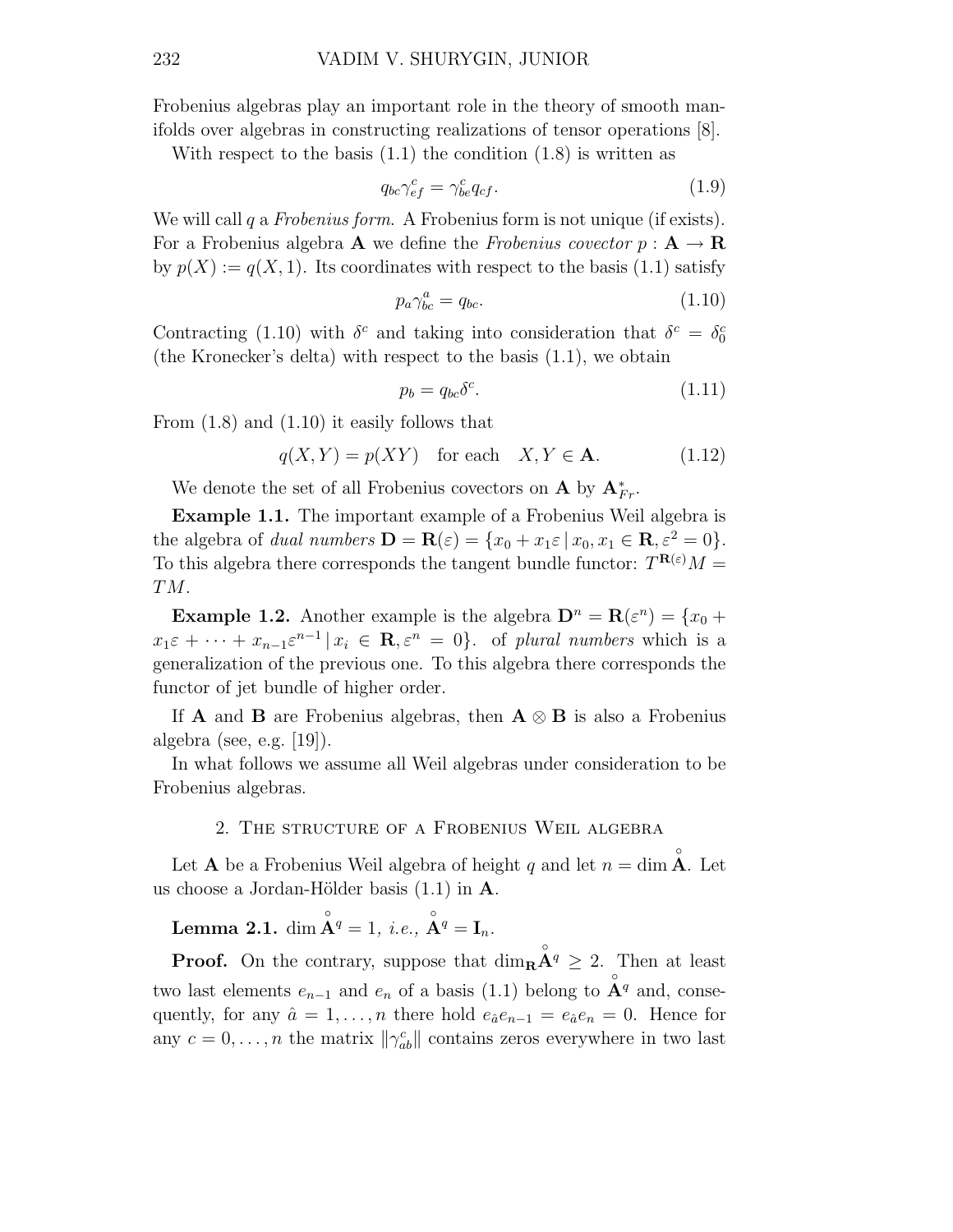columns (with the numbers  $n-1$  and  $n$ ) except for the first row. Then for each covector  $(p_c)$  the matrix  $||q_{ab}|| = ||p_c\gamma_{ab}^c||$  also contains zeros everywhere in two last columns except the first row, and thus is degenerate. Contradiction. By this reason,  $\dim_{\mathbf{R}} \mathbf{A}^q = 1$ , which implies  $\mathbf{A}^q = \mathbf{I}_n$  or, equivalently,  $\mathring{A}^q = \mathbf{R} \cdot e_n$ .  $\Box$ 

Lemma 2.2. For each Frobenius covector p on A, its last component  $p_n$  is not zero.

**Proof.** From the equalities  $1 \cdot e_n = e_0 e_n = e_n$  and  $e_{\hat{a}} e_n = 0$  for each  $\hat{a} = 1, \ldots, n$  it follows, that for each  $c = 0, \ldots, n-1$  and for each b there holds

$$
\gamma_{bn}^c = 0, \qquad \gamma_{0n}^n = 1, \qquad \gamma_{\hat{a}n}^n = 0.
$$

Hence, for each  $c = 0, \ldots, n-1$  the last column of the matrix  $\|\gamma_{ab}^c\|$ contains only zeros and the last column of the matrix  $\|\gamma_{ab}^n\|$  is

```
T(1,0,\ldots,0).
```
Therefore the last column of  $||q_{ab}|| = ||p_c \gamma_{ab}^c||$  is

$$
^{T}(p_n,0,\ldots,0),\t\t(2.1)
$$

hence  $p_n \neq 0$ .  $\Box$ 

Remark 2.1. One can prove both lemmas without using coordinates. Indeed, denote

$$
\text{Ann } \overset{\circ}{\mathbf{A}} := \{ X \in \overset{\circ}{\mathbf{A}} \mid X \cdot \overset{\circ}{\mathbf{A}} = 0 \}.
$$

Let  $0 \neq X \in \text{Ann } \overset{\circ}{\mathbf{A}}, \text{ then for each } Y = y^0 + \overset{\circ}{Y} \text{ we have } XY = Xy^0,$ whence  $q(X,Y) = p(XY) = y^0 p(X)$ . From the degeneracy of q it follows that  $p(X) \neq 0$ . Therefore Ann  $\mathop{\rm A}\limits^{\circ} \cap \ker p = 0$  which implies that dim Ann  $\mathring{A} \leq 1$ . But, clearly,  $0 \neq \mathring{A}^q \subset \text{Ann } \mathring{A}$ , hence dim  $\mathring{A}^q =$  $\dim \text{Ann } \mathbf{A} = 1.$ 

Let us denote  $||h_{ab}|| := ||\gamma_{ab}^n||.$ 

**Lemma 2.3.** The Jordan-Hölder basis  $(1.1)$  can be chosen in such a way that the matrix  $\|h_{ab}\|$  is nondegenerate.

**Proof.** Let us choose any Jordan-Hölder basis  $(1.1)$ . If  $p_{(0)} = (0, \ldots, 0, 1)$ is a Frobenius covector, then the matrix  $||h_{ab}||$  is nondegenerate. Assume the contrary and consider any  $p \in \mathbf{A}_{Fr}^*$ . Without loss of generality we may assume that  $p_n = 1$  (otherwise consider  $\frac{1}{p_n}p$ ).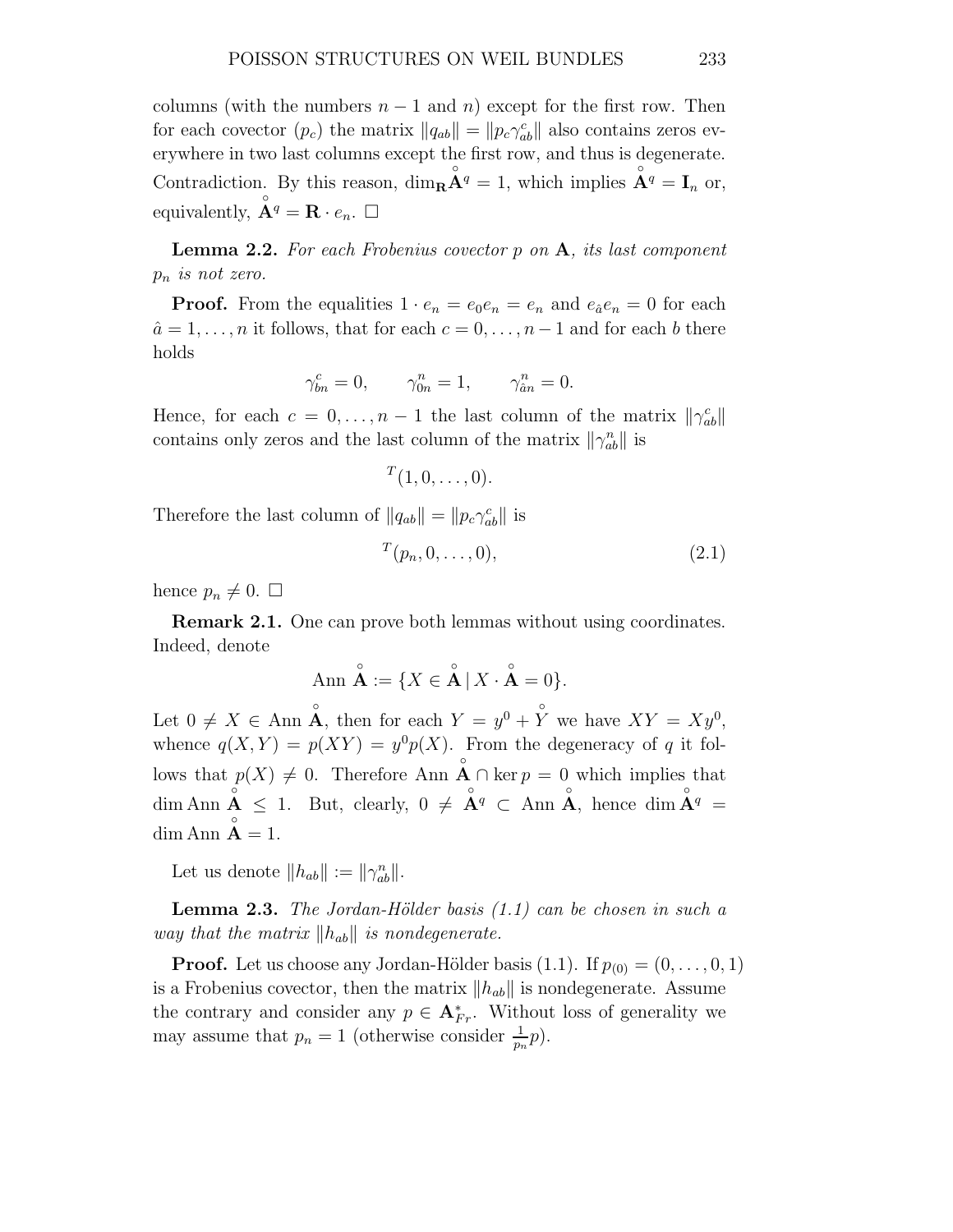1) We prove that the first component  $p_0$  of p may be taken to be zero. Indeed, in the matrix  $\|q_{ab}\|$  only the element  $q_{00}$  depends on  $p_0$ :

$$
||q_{ab}|| = \left(\begin{array}{cccc} p_0 & * & \dots & * & 1 \\ * & * & \dots & * & 0 \\ \vdots & \vdots & \ddots & \vdots & \vdots \\ * & * & \dots & * & 0 \\ 1 & 0 & \dots & 0 & 0 \end{array}\right)
$$

( $*$  denotes the elements which do not depend on  $p_0$ .) The cofactor of  $q_{00} = p_0$  contains only zeros in the last column, hence it is zero itself. Thus, the determinant det  $||q_{ab}||$  does not depend on  $p_0$  and we may assume that  $p_0 = 0$ .

2) By the assumption,  $p_{(0)} = (0, \ldots, 0, 1)$  is not a Frobenius covector, therefore there exists at least one c,  $1 \leq c \leq n-1$ , such that  $p_c \neq 0$ . Consider another basis  $\{e'_a\}$  in **A**:

$$
e'_0 = e_0 = e_0 - p_0 e_n, \t e'_a = e_a - p_a e_n, \t a = 1, 2, \dots, n-1, \t e'_n = e_n.
$$
\n(2.2)

One can easily see that  $\{e'_a\}$  is also a Jordan-Hölder basis. Since  $e_a e_n = 0$ for each  $a \geq 1$ , the structural constants  $\gamma_{ab}^{\prime c}$  will have the following form with respect to this basis:  $\gamma_{ab}^c = \gamma_{ab}^c$  for  $c = 1, 2, ..., n - 1$  and  $\gamma_{ab}^{\prime n} = \gamma_{ab}^n + \gamma_{ab}^d p_d$ , where the summation over d is taken from 1 to  $n-1$ . Thus,  $\|\gamma^n_{ab}\|$  equals to  $\|q_{ab}\|$  and therefore is nondegenerate.  $\square$ 

In what follows we will suppose the Jordan-Hölder basis to be chosen in such a way that  $||h_{ab}||$  is nondegenerate and we will call  $p_{(0)} = (0, \ldots, 0, 1)$ the standard Frobenius covector.

Remark 2.2. One can also give a noncoordinate proof of Lemma 2.3. Let  $\stackrel{\circ}{p} \in \mathbf{A}^*$  be defined by  $\stackrel{\circ}{p}(X) := x^0$ .

1) We show that if  $p \in \mathbf{A}_{Fr}^*$  then  $\widetilde{p} := p - p(1) \widetilde{p}$  also is a Frobenius covector. Suppose the contrary. Then there exists  $X \in A$  such that  $\widetilde{p}(XY) = 0$  for any  $Y \in \mathbf{A}$ . This means that  $x^0 p(\overset{\circ}{Y}) + y^0 p(\overset{\circ}{X}) + p(\overset{\circ}{X}\overset{\circ}{Y}) =$ 0. Let  $Z \in \mathring{A}^q$  be an element such that  $p(Z) = 1$  (in terms of the Jordan-Hölder basis,  $Z = e_n$ ) and let  $\tilde{X} = X - x^0 Z$ . Then for any  $Y \in \mathbf{A}$  one has  $\widetilde{X}Y = XY - x^0y^0Z = x^0y^0 + x^0Y + y^0X + XY - x^0y^0Z$ . One can easily see that  $p(XY) = 0$ , which contradicts to the fact that p is a Frobenius covector.

This means that we can deform any  $p \in \mathbf{A}_{Fr}^*$  in such a way that  $\mathbf{R} \subset \text{ker } p$ .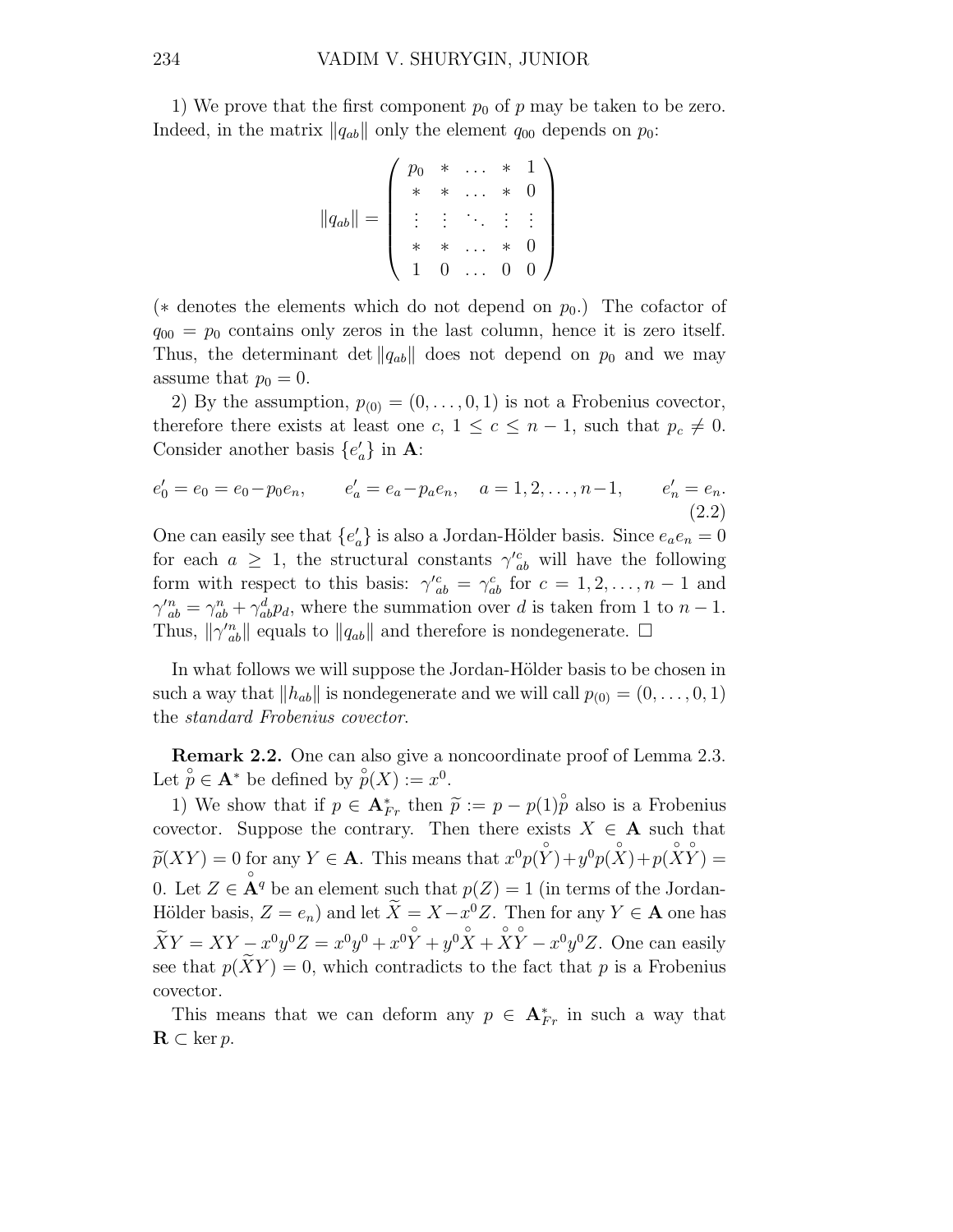2) Now, by Lemma 2.2 or Remark 2.1, one has  $\mathbf{A} = \ker p \oplus \mathbf{A}^q$ . We define a bilinear form  $h(X, Y)$  on **A** to be the projection of XY onto  $\mathring{A}^q$ along ker p. This form is nondegenerate. Indeed, let  $X \in \mathbf{A}$  be such that  $h(X, Y) = 0$  for any  $Y \in \mathbf{A}$ . We write  $XY = U + Z$ , where  $U \in \text{ker } p$ ,  $Z \in \overset{\circ}{\mathbf{A}}^q$ . Then  $0 = h(X, Y) = Z$ , hence  $p(XY) = p(Z) = 0$  which contradicts to Lemma 2.2.

Thus, without loss of generality, we may assume the matrix  $||h_{ab}|| =$  $\|\gamma_{ab}^n\|$  to be nondegenerate. This matrix has the following form:

$$
||h_{ab}|| = \begin{pmatrix} 0 & 0 & \cdots & 0 & 1 \\ 0 & & & & 0 \\ \vdots & & & & 0 \\ 0 & & & & 0 \\ 1 & 0 & \cdots & 0 & 0 \end{pmatrix}, \qquad (2.3)
$$

where  $B$  denotes the nonsingular square block. The inverse matrix is of the same form:

$$
||h^{ab}|| = \begin{pmatrix} 0 & 0 & \cdots & 0 & 1 \\ 0 & & & & \\ \vdots & & & & \\ 0 & & & & \\ 1 & 0 & \cdots & 0 & 0 \end{pmatrix}
$$
 (2.4)

This allows us to introduce another basis in **A**: we put  $\bar{e}^a = h^{ab}e_b$ , then  $e_a = h_{ab}\overline{e}^b$ . Denote by  $\overline{\gamma}_c^{ab}$  the structural constants of **A** with respect to the basis  $\{\overline{e}^a\}$ , i.e.  $\overline{e}^a \overline{e}^b = \overline{\gamma}_c^{ab} \overline{e}^c$ . Clearly,

$$
\overline{\gamma}_s^{ab} = h^{ak} h^{b\ell} h_{cs} \gamma_{k\ell}^c \tag{2.5}
$$

and

$$
\gamma_{k\ell}^c = h_{ak} h_{b\ell} h^{cs} \overline{\gamma}_s^{ab}.\tag{2.6}
$$

Since  $\delta^a = \delta^a_0$  with respect to the basis (1.1), we have  $h_{cs}\delta^s = \gamma^n_{cs}\delta^s = \gamma^n_{c0}$ , which is not zero only for  $c = n$  and  $\gamma_{n0}^n = 1$ . Therefore  $\overline{\gamma}_0^{ab} = \overline{\gamma}_s^{ab} \delta^s =$  $h^{ak}h^{b\ell}\gamma_{k\ell}^c h_{cs}\delta^s = h^{ak}h^{b\ell}\gamma_{k\ell}^n = h^{ak}h^{b\ell}h_{k\ell} = h^{ak}\delta^b_k = h^{ab}.$  Thus,

$$
h^{ab} = \overline{\gamma}_0^{ab}.
$$

Moreover, it is clear from (2.4) that  $\bar{e}^n = e_0$ , hence  $\bar{e}^a \bar{e}^n = \bar{e}^a$ , which implies that

$$
\overline{\gamma}_c^{an} = \delta_c^a. \tag{2.7}
$$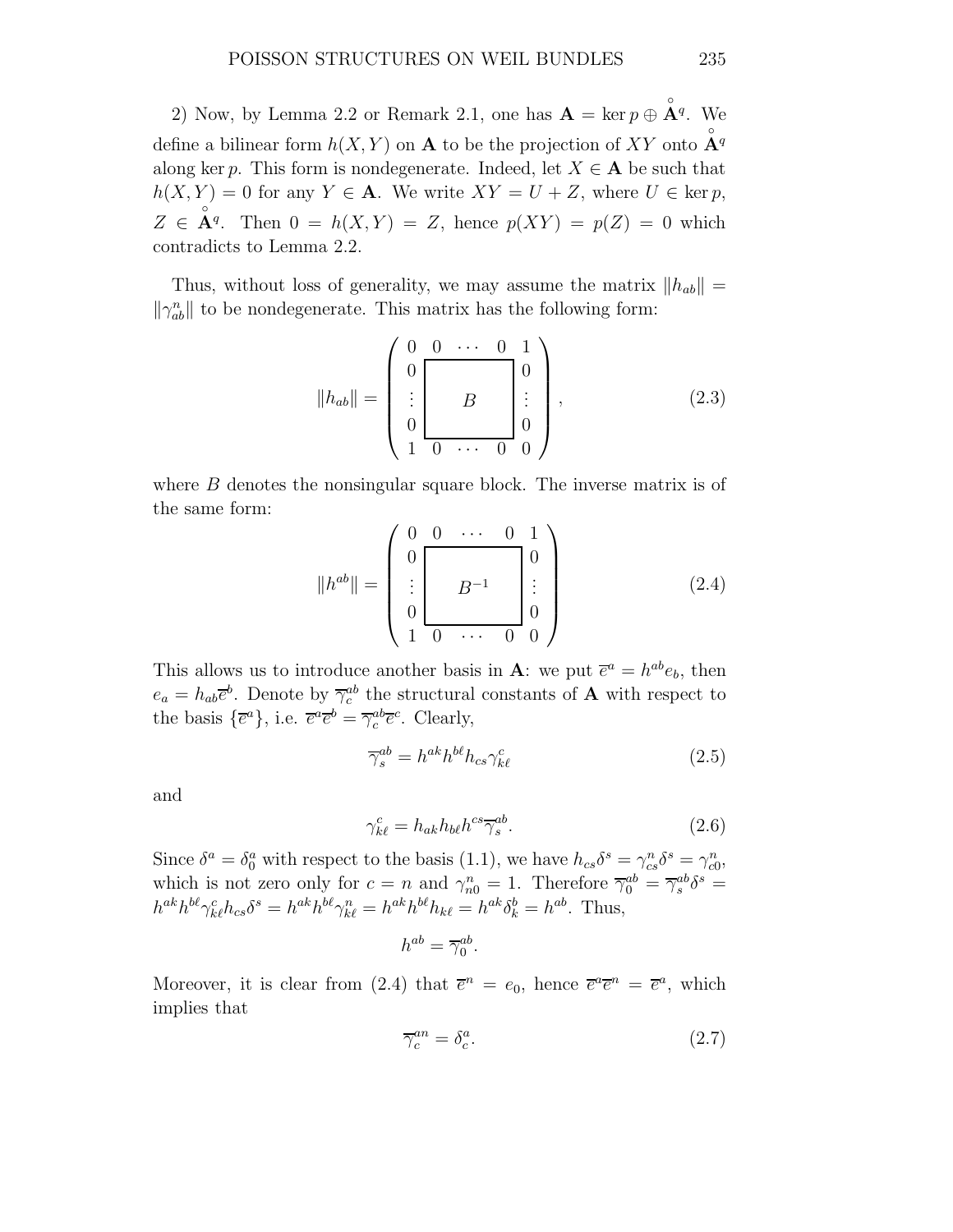From the formula (1.2) it follows that  $\gamma_{sr}^c h_{cd} = \gamma_{sr}^c \gamma_{cd}^n = \gamma_{ds}^c \gamma_{cr}^n =$  $\gamma_{ds}^c h_{cr} = \gamma_{dr}^c \gamma_{cs}^n = \gamma_{dr}^c h_{cs}$ . Thus,

$$
\gamma_{sr}^c h_{cd} = \gamma_{ds}^c h_{cr} = \gamma_{dr}^c h_{cs}.
$$
\n(2.8)

The tensors  $\gamma_{ab}^c$  and  $\overline{\gamma}_c^{ab}$  are also related with the following formulas. We have  $\gamma_{ka}^c h^{k\ell} = h^{sc} h_{ba} h_{dk} h^{k\ell} \overline{\gamma}_s^{db}$  (by (2.6))  $= h^{sc} h_{ba} \overline{\gamma}_s^{\ell b}$ , hence  $h_{ba} \overline{\gamma}_s^{\ell b} =$  $h_{sc}\gamma_{ka}^c h^{k\ell} = \gamma_{sa}^c h_{ck} h^{k\ell}$  (by  $(2.8)$ ) =  $\gamma_{sa}^{\ell}$ . Thus,

$$
\gamma_{sa}^{\ell} = h_{ba} \overline{\gamma}_s^{\ell b},\tag{2.9}
$$

whence

$$
\overline{\gamma}_s^{bc} = h^{ab} \gamma_{sa}^c.
$$
\n(2.10)

Let  $p \ (p_n \neq 0)$  be an arbitrary Frobenius covector on **A** and  $||q_{ab}|| =$  $\|\gamma_{ab}^c p_c\|$ . Let us find the explicit form of the inverse matrix  $\|q^{ab}\|$ . Denote  $\|\overline{q}^{ab}\| = \|\overline{\gamma}_c^{ab} t^c\|$ , where  $(t^c)$  are to be defined later.

From (2.7) it follows that the last column of  $\|\overline{q}^{ab}\|$  is

$$
T(t^0, t^1, \dots, t^n). \tag{2.11}
$$

The system of linear equations  $q_{ab}x^b = \delta_a^n$  on  $(x^b)$  has the unique solution. We define  $(t^b)$  to be this solution:

$$
q_{ab}t^b = \gamma^k_{ab}p_k t^b = \delta^n_a. \tag{2.12}
$$

Equivalently,  $t = (t^b)$  is defined by  $q(t, \cdot) = p_{(0)}(\cdot)$ . Therefore, by (2.11), the last column of the matrix  $||q_{ab}\overline{q}^{bc}||$  coincides with the last column of the unit matrix.

Let us show that this is true for any other column, i.e., that for each  $c = 0, 1, \ldots, n - 1,$ 

$$
q_{ab}\overline{q}^{bc} = \delta_a^c. \tag{2.13}
$$

We need to check that  $p_k \gamma_{ab}^k t^s \overline{\gamma}_s^{bc} = p_k \gamma_{ab}^k \gamma_{sr}^c h^{br} t^s = \delta_a^c$ . Contracting the left-hand side with  $h_{cd}$  and using (2.8) yields  $p_k \gamma_{ab}^k \gamma_{sr}^c h^{br} t^s h_{cd}$  $p_k t^s h^{br} \gamma_{ab}^k \gamma_{ds}^c h_{cr} = p_k t^s \gamma_{ab}^k \gamma_{ds}^b = p_k t^s \gamma_{ba}^k \gamma_{ad}^b = \delta_b^n \gamma_{ad}^b = \gamma_{ad}^n = h_{ad}$ . Since the contraction of  $\delta_a^c$  with  $h_{cd}$  also gives  $h_{ad}$  and  $h_{ad}$  is nondegenerate, the relation (2.13) holds true. Thus, the inverse matrix  $\|q^{ab}\|$  has the form  $\|\overline{\gamma}_c^{ab}t^c\|$ , where  $t = (t^c)$  is defined by (2.12).

We also show that  $(p_a)$  is defined uniquely by  $(t<sup>c</sup>)$ . It is sufficient to prove that det  $\|\gamma_{ab}^c t^b\| \neq 0$ . Contracting with  $h^{ad}$  gives  $t^b \gamma_{ab}^c h^{ad} = t^b \overline{\gamma}_b^{cd} =$  $\overline{q}^{cd}$ . The last matrix is nondegenerate, hence the result follows. It follows also that if det  $\|\gamma_{ab}^c t^b\| \neq 0$  for some  $t = (t^b)$  then the corresponding covector  $p \in \mathbf{A}_{Fr}^*$ . Indeed, in this case  $\|\overline{q}^{cd}\| = \|q^{cd}\|$  is nondegenerate, hence  $\|q_{cd}\|$  is also nondegenerate.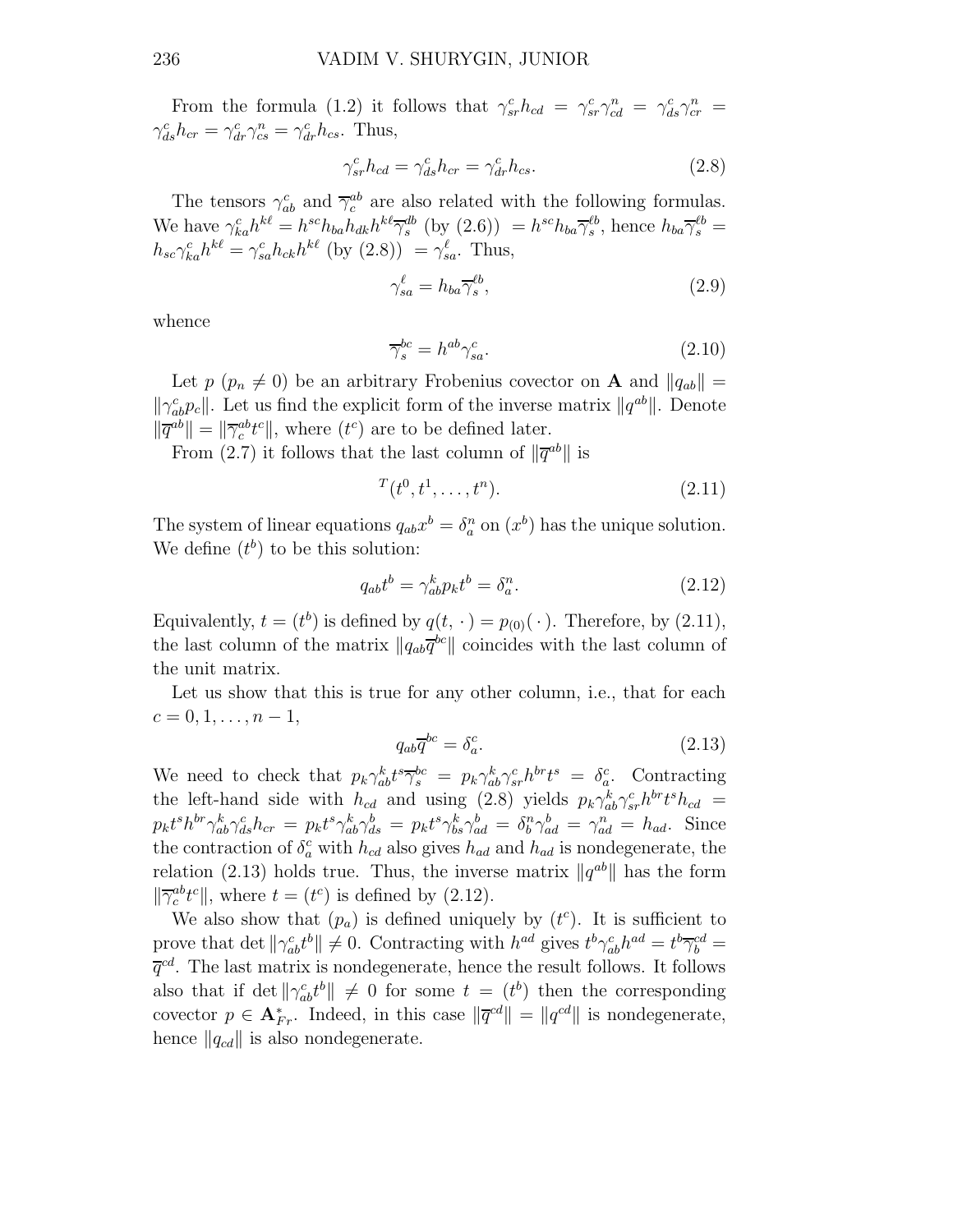The last row of  $||q_{ab}||$  has the form  $(p_n, 0, \ldots, 0)$ . Its product with the last column of  $||q^{bc}||$  equals 1 by the definition of the inverse matrix and also equals  $p_n t^0$  by (2.1). Therefore,  $p_n t^0 = 1$ , in particular,  $t^0 \neq 0$ .

Thus, we proved the following

**Proposition 2.1.** For any Frobenius covector  $p$  ( $p_n \neq 0$ ) on A the matrix  $\|q^{ab}\|$  is of the form  $q^{ab} = \overline{\gamma}_c^{ab} t^c$ , where the vector  $t = (t^c)$  and covector p uniquely define each other by (2.12), moreover,  $t^0 p_n = 1$ .

In particular, if  $p = p_{(0)}$  is the standard Frobenius covector, i.e.,  $p_a =$  $\delta_a^n$ , then  $t^c = \delta_0^c$ . Indeed, in this case  $\gamma_{ab}^c p_c = \gamma_{ab}^n = h_{ab}$ , hence,  $h_{ab}t^b = \delta_n^a$ by (2.12). Denote by t' the column  $T(t^1, \ldots, t^{n-1})$ . From (2.3) we obtain  $t^{n} = 0, Bt' = 0, t^{0} = 1.$  Since det  $B \neq 0$ , each of  $t^{1}, \ldots, t^{n-1}$  is equal to zero.

One can represent the "multiplication table" of A with respect to the basis (1.1) as follows. By  $\mathbf{A}^s$ ,  $s = 1, 2, ..., q - 1$ , in the first column and the first row we denote the  $d_s(A)$  elements of (1.1) which lie in  $\mathring{A}^s \setminus \mathring{A}^{s+1}$  (or, equivalently, project to the basis of  $\mathring{A}^s / \mathring{A}^{s+1}$  under the natural epimorphism  $\mathbf{A}^s \to \mathbf{A}^{s+1}$ . The product of two such elements of (1.1), one of them lying in the  $\mathbf{A}^k$ -column, another in the  $\mathbf{A}^{\ell}$ -row, belongs to  $\mathbf{A}^{k+\ell}$ , thus we write  $\mathbf{A}^{k+\ell}$  in the intersection of  $\mathbf{A}^{k}$ -column and  $\tilde{A}^{\ell}$ -row. The whole table now has the following block structure:

|                                       | $\mathbf{1}$                      | $\circ$<br>A                                        | $\circ$<br>${\bf A}^2$    | $\cdots$             | $\circ$<br>$\mathbf{A}^k$             | $\cdots$       | $\circ$<br>${\bf A}^{q-2}$              | $\circ$<br>${\bf A}^{q-1}$ | $e_n$                  |
|---------------------------------------|-----------------------------------|-----------------------------------------------------|---------------------------|----------------------|---------------------------------------|----------------|-----------------------------------------|----------------------------|------------------------|
| $\mathbf{1}$                          | $\mathbf{1}$                      | $\circ$<br>$\mathbf A$                              | $\circ$<br>$\mathbf{A}^2$ |                      | $\circ$<br>$\check{\mathbf{A}}^k$     | $\cdots$       | $\circ$<br>${\bf A}^{q-2}$              | $\circ$<br>${\bf A}^{q-2}$ | $\circ$<br>${\bf A}^q$ |
| $\circ$<br>$\mathbf{A}$               | $\circ$<br>$\bf A$                | $\overset{\circ}{\mathbf{A}}{}^2$                   | $\circ$<br>$\AA^3$        |                      | $\circ$<br>$\tilde{\mathbf{A}}^{k+1}$ | $\cdots$       | $\circ$ $q-\overline{1}$<br>$\mathbf A$ | $\circ$<br>${\bf A}^q$     | $\overline{0}$         |
| $\circ$<br>$\AA^2$                    | $\overset{\circ}{\mathbf{A}}{}^2$ | $\overset{\circ}{\mathbf{A}}{}^3$                   | $\circ$<br>$\mathbf{A}^4$ |                      | $\circ$<br>$\mathbf{A}^{k+2}$         | $\cdots$       | $\circ$<br>${\bf A}^q$                  | $\overline{0}$             | $\theta$               |
| $\vdots$                              | $\cdots$                          | $\cdots$                                            | $\cdots$                  | $\cdots$             |                                       |                |                                         |                            |                        |
| $\circ$<br>$\tilde{\mathbf{A}}^{q-k}$ | $\circ$<br>${\bf A}^{q-k}$        | $A^{q-k+1}$                                         | $\circ$<br>$A^{q-k+2}$    | $\cdots$             | $\circ$<br>${\bf A}^q$                | $\mathbb{R}^3$ | $\mathbb{R}^{\mathbb{Z}^2}$             | .                          |                        |
|                                       | $\cdots$                          | $\cdots$                                            | $\cdots$                  |                      |                                       |                | .                                       | .                          |                        |
| $\circ$<br>${\bf A}^{q-2}$            | $\circ$<br>${\bf A}^{q-2}$        | $\overset{\circ}{\mathbf{A}}$ <sup><i>q</i>-1</sup> | $\circ$<br>${\bf A}^q$    | $\overline{0}$       | $\mathbb{R}^{2n}$                     | $\cdots$       | $\overline{0}$                          | $\overline{0}$             | $\theta$               |
| $\circ$<br>${\bf A}^{q-1}$            | $\circ$<br>${\bf A}^{q-1}$        | $\circ$<br>$A^q$                                    | $\overline{0}$            | $\ddot{\phantom{a}}$ | .                                     | .              | $\overline{0}$                          | $\overline{0}$             | $\theta$               |
| $e_n$                                 | $\circ$<br>${\bf A}^q$            | $\overline{0}$                                      | $\overline{0}$            |                      |                                       |                | $\overline{0}$                          | $\overline{0}$             | $\theta$               |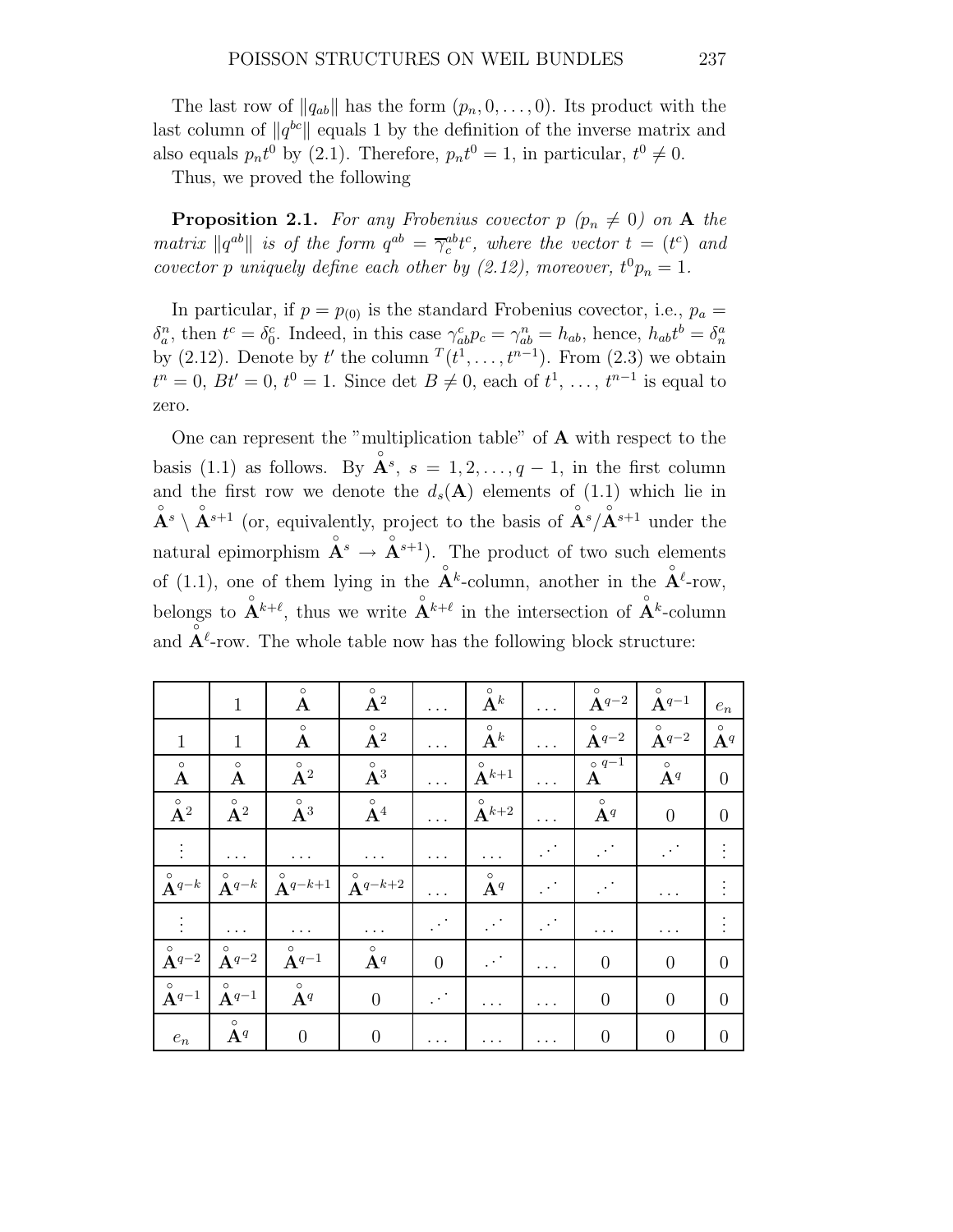The secondary diagonal of this table contains blocks  $\mathring{A}^q$  consisting of real multiples of  $e_n$ . Hence all the matrices  $\|\gamma_{ab}^c\|, c = 0, 1, \ldots, n -$ 1, contain zeros in these blocks and the matrix  $\|\gamma_{ab}^n\| = \|h_{ab}\|$  has the following block structure:

|                                            | 1              | $\circ$<br>$\mathbf A$ | $\stackrel{\circ}{\mathbf{A}}{}^2$ | $\cdots$ | $\overset{\circ}{\mathbf{A}}\!\!\!\!\phantom{1}^{q-2}$ | $\overset{\circ}{\mathbf{A}}$ <sup><i>q</i>-1</sup> | $\boldsymbol{e}_n$ |
|--------------------------------------------|----------------|------------------------|------------------------------------|----------|--------------------------------------------------------|-----------------------------------------------------|--------------------|
| $\mathbf{1}$                               | $\theta$       | $\boldsymbol{0}$       | $\boldsymbol{0}$                   | .        | $\boldsymbol{0}$                                       | $\overline{0}$                                      | $\mathbf 1$        |
| $\overset{\circ}{\mathbf{A}}$              | $\overline{0}$ | $\ast$                 | $\ast$                             | $\cdots$ | $\ast$                                                 | $B_{\underline{1},\underline{q-1}}$                 | $\overline{0}$     |
| $\overset{\circ}{\mathbf{A}}{}^2$          | $\overline{0}$ | $\ast$                 | $\ast$                             |          | $B_{2,\underline{q-2}}$                                | $\overline{0}$                                      | $\overline{0}$     |
|                                            | $\vdots$       |                        |                                    |          |                                                        | $\vdots$                                            |                    |
| $\stackrel{\circ}{\mathbf{A}}\!\!{}^{q-2}$ | $\overline{0}$ | $\ast$                 | $B_{\underline{q-2,2}}$            |          | $\theta$                                               | $\overline{0}$                                      | $\overline{0}$     |
| $\stackrel{\circ}{\mathbf{A}}\!\!{}^{q-1}$ | $\theta$       | $B_{q-1,1}$            | $\boldsymbol{0}$                   | $\cdots$ | $\theta$                                               | $\theta$                                            | 0                  |
| $\boldsymbol{e}_n$                         |                | 0                      | $\overline{0}$                     |          | $\overline{0}$                                         | $\overline{0}$                                      | $\overline{0}$     |

**Definition.** We will say that the Frobenius Weil algebra  $\bf{A}$  of height q is weakly symmetric, if  $d_k(\mathbf{A}) = d_{q-k}(\mathbf{A})$  for each  $k = 1, 2, \ldots, q - 1$ .

For a weakly symmetric algebra all the blocks  $B_{k,q-k}, k = 1, 2, \ldots, q-1$ , are squares. One can easily see that in this case

$$
\det ||q_{ab}|| = \det ||p_n \cdot \gamma_{ab}^n|| = p_n^{n+1} \det B_{1,q-1} \cdot \dots \cdot \det B_{q-1,1}, \qquad (2.14)
$$

therefore, all the blocks  $B_{k,q-k}$ ,  $k = 1, 2, \ldots, q-1$ , are nondegenerate. From (2.14) it follows that for this algebra each  $p \in \mathbf{A}^*$  such that  $p_n \neq 0$ , is a Frobenius covector.

Example 2.1. The simplest example of weakly symmetric Weil algebra is the algebra of plural numbers  $\mathbf{R}(\varepsilon^n)$ . For this algebra  $q = n$  and the Jordan-Hölder basis is  $e_a = \varepsilon^a$ ,  $a = 0, 1, ..., n$ . Therefore  $d_s(\mathbf{R}(\varepsilon^n)) = 1$ for each  $s = 1, \ldots, n$  and all the blocks  $B_{k,n-k}$  consist of one element each. Clearly,

$$
\|\gamma_{ab}^n\| = \left(\begin{array}{cccccc} 0 & 0 & \dots & 0 & 1 \\ 0 & 0 & \dots & 1 & 0 \\ \vdots & \ddots & \ddots & \ddots & \vdots \\ 0 & 1 & 0 & \dots & 0 \\ 1 & 0 & \dots & \dots & 0 \end{array}\right).
$$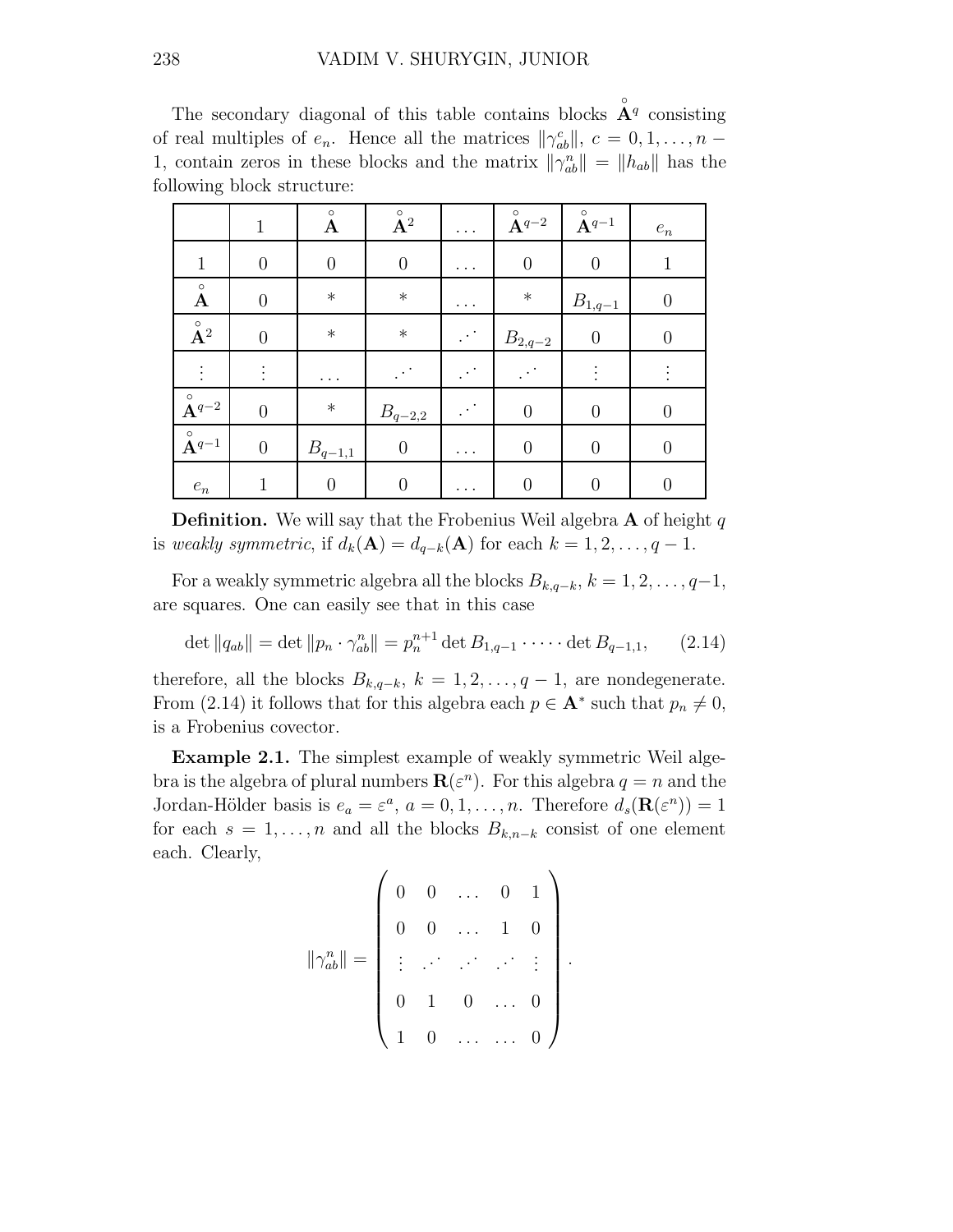Example 2.2. It is clear that every Frobenius Weil algebra A of height  $q = 2$  is weakly symmetric. For the elements  $\{e_a\}, a = 0, \ldots, n$ , of Jordan-Hölder basis we have  $e_1 \ldots, e_{n-1} \in \mathring{A}$ ,  $e_n \in \mathring{A}^2$ . Therefore,  $e_a e_b = \lambda_{ab} e_n, a, b = 1, \ldots, n-1$ , and  $e_a e_n = 0, a = 1, \ldots, n$ . Hence, for any Frobenius covector  $p = (p_a)$   $(p_n \neq 0)$ 

$$
||q_{ab}|| = \begin{pmatrix} p_0 & p_1 & p_2 & \dots & p_{n-1} & p_n \\ p_1 & \lambda_{11} p_n & \lambda_{12} p_n & \dots & \lambda_{1,n-1} p_n & 0 \\ p_2 & \lambda_{21} p_n & \lambda_{22} p_n & \dots & \lambda_{2,n-1} p_n & 0 \\ \vdots & \vdots & \vdots & \ddots & \vdots & \vdots \\ p_{n-1} & \lambda_{n-1,1} p_n & \lambda_{n-1,2} p_n & \dots & \lambda_{n-1,n-1} p_n & 0 \\ p_n & 0 & \dots & \dots & 0 & 0 \end{pmatrix}
$$

and  $\|q_{ab}\|$  is nondegenerate if and only if  $\Lambda = \|\lambda_{ab}\|$  is nondegenerate. We will denote this Weil algebra by  $\mathbf{A}(\Lambda,n)$ .

**Proposition 2.2.** Let  $A$  and  $B$  be two weakly symmetric Frobenius Weil algebras. Then  $A \otimes B$  is also weakly symmetric.

**Proof.** If  $\{e_a\}$  and  $\{f_\alpha\}$  are Jordan-Hölder bases of **A** and **B** respectively, then  $\{e_a \otimes f_\alpha\}$  is the Jordan-Hölder basis of  $\mathbf{A} \otimes \mathbf{B}$ . It follows that the height of  $\mathbf{A} \otimes \mathbf{B}$  equals  $q_1 + q_2$ , where  $q_1$  and  $q_2$  are the heights of **A** and **B**, respectively. It can be easily seen that  $d_k(\mathbf{A} \otimes \mathbf{B}) = d_k(\mathbf{A}) +$  $d_{k-1}(\mathbf{A})d_1(\mathbf{B})+\cdots+d_1(\mathbf{A})d_{k-1}(\mathbf{B})+d_k(\mathbf{B})$ . Moreover,  $d_{q_1+q_2-k}(\mathbf{A}\otimes\mathbf{B})=$  $d_{q_1-k}(\mathbf{A}) + d_{q_1-k+1}(\mathbf{A})d_{q_2-1}(\mathbf{B}) + \cdots + d_{q_1-1}(\mathbf{A})d_{q_2-k+1}(\mathbf{B}) + d_{q_2-k}(\mathbf{B}),$ which coincides with  $d_k(\mathbf{A} \otimes \mathbf{B})$ .  $\Box$ 

### 3. Complete lifts of tensor fields

Let  ${\bf A}$  be a Weil algebra of height  $q$  and let  $n = \dim \overset{\circ}{\bf A}$ . In what follows we will assume that  $A$  is a Frobenius algebra. As before, we denote the Frobenius covector by  $p = (p_c)$  and the Frobenius form by  $q = (q_{ab})$ .

Let M be an m-dimensional smooth manifold. Then  $T^{\mathbf{A}}M$  is an mdimensional **A**-smooth manifold and for each  $x \in T^{\mathbf{A}}M$  the tangent space  $T_x T^{\mathbf{A}} M$  is an m-dimensional **A**-module. Thus, we can consider A-tensors at any point  $x \in T^{\mathbf{A}}M$  and A-smooth tensor fields on  $T^{\mathbf{A}}M$ (see [19]). In what follows, we assume all the manifolds and the maps between manifolds to be of class  $C^{\infty}$ .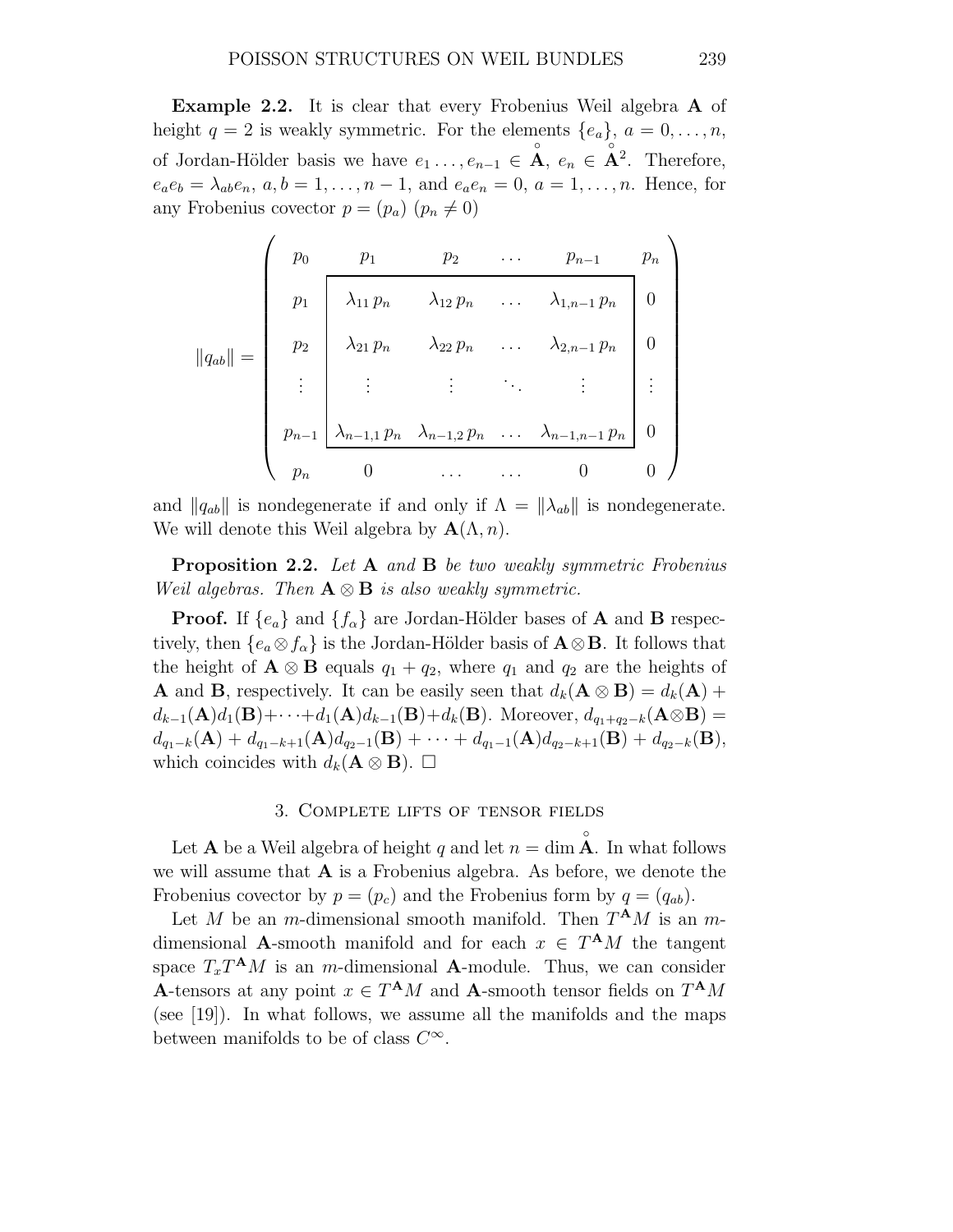We denote the algebra of smooth functions on M by  $C^{\infty}(M)$ , the space of covariant tensors on M by  $T^*(M)$  and the space of skew-symmetric contravariant tensors (multivector fields) on M by  $\mathcal{V}^*(M)$ . By  $|\cdot|$  we denote the degree of a tensor field, i.e.,  $|\xi| = s$  if  $\xi \in \mathcal{T}^s(M)$  and  $|u| = s$ if  $u \in \mathcal{V}^s(M)$ .

In this part of the paper we construct complete lifts of covariant and contravariant tensor fields from  $M$  to the Weil bundle  $T^{\mathbf{A}}M$ .

Let  $(x^{i}) = (x^{1}, \ldots, x^{m})$  be local coordinates on M. We will enumerate the corresponding local coordinates on  $T^{\mathbf{A}}M$  by the double index *ia*:  $(x^{ia}), i = 1, \ldots, m, a = 0, \ldots, n$ , where we identify  $x^{i0} = x^i$ .

Let  $\xi \in \mathcal{T}^k(M)$  be a tensor field of type  $(k,0)$  on M. In local coordinates

$$
\xi = \xi_{i_1...i_k} dx^{i_1} \otimes \cdots \otimes dx^{i_k}.
$$

Let  $\Xi_{i_1...i_k} = (\xi_{i_1...i_k})^{\mathbf{A}}$  be analytic prolongations of the functions  $\xi_{i_1...i_k}$ . We multiply these **A**-valued functions by  $e_{a_1} \ldots e_{a_k}$ , where  $\{e_a\}$  is a Jordan-Hölder basis (1.1). Let  $\Xi_{i_1...i_k}e_{a_1} \dots e_{a_k} = \Xi_{i_1a_1...i_ka_k}^b e_b$ , where  $\Xi_{i_1a_1...i_ka_k}^b \in \mathbf{R}$ . Denote

$$
\xi_{i_1 a_1 \dots i_k a_k} := \Xi_{i_1 a_1 \dots i_k a_k}^b p_b. \tag{3.1}
$$

We define the *complete lift*  $\xi^C$  of  $\xi$  by

$$
\xi^C = \xi^C_{\mathbf{A}} := \xi_{i_1 a_1 \dots i_k a_k} dx^{i_1 a_1} \otimes \dots \otimes dx^{i_k a_k}.
$$

If  $\{e_{a'}\}$  is another basis in **A** and  $e_{a'} = \tau_{a'}^a e_a$ , then, obviously,  $dx^{ia'} =$  $\tau_a^{a'} dx^{ia}$ . Thus, our definition does not depend on a choice of a basis in A.

**Proposition 3.1.**  $\xi^C$  is a well-defined tensor field of type  $(k, 0)$  on  $T^{\mathbf{A}}M$ . If  $\varphi: N \to M$  is a smooth map, then

$$
(T^{\mathbf{A}}\varphi)^*(\xi^C) = (\varphi^*\xi)^C.
$$

**Proof.** Let N be another smooth manifold with local coordinates  $(y^{\alpha})$ and  $\varphi: N \to M$  be a smooth map which has the form  $x^i = \varphi^i(y^{\alpha})$  with respect to these coordinates. Denote  $\theta = \varphi^* \xi$ , then

$$
\theta_{\alpha_1...\alpha_k} = \frac{\partial \varphi^{i_1}}{\partial y^{\alpha_1}} \dots \frac{\partial \varphi^{i_k}}{\partial y^{\alpha_k}} \xi_{i_1...i_k}.
$$

Let  $\Theta_{\alpha_1...\alpha_k}$  be analytic prolongations of the components  $\theta_{\alpha_1...\alpha_k}$  and let  $\Phi^i$  be the analytic prolongations of the maps  $\varphi^i$ . Note that  $\Phi^i(Y^{\alpha}) =$  $\varphi^{ia}(Y^{\alpha})e_a = \varphi^{ia}(y^{\alpha b})e_a$  is the local representation of the map  $T^{\mathbf{A}}\varphi$ :  $T^{\mathbf{A}}N \rightarrow T^{\mathbf{A}}M$ , considered as an **A**-smooth map and the functions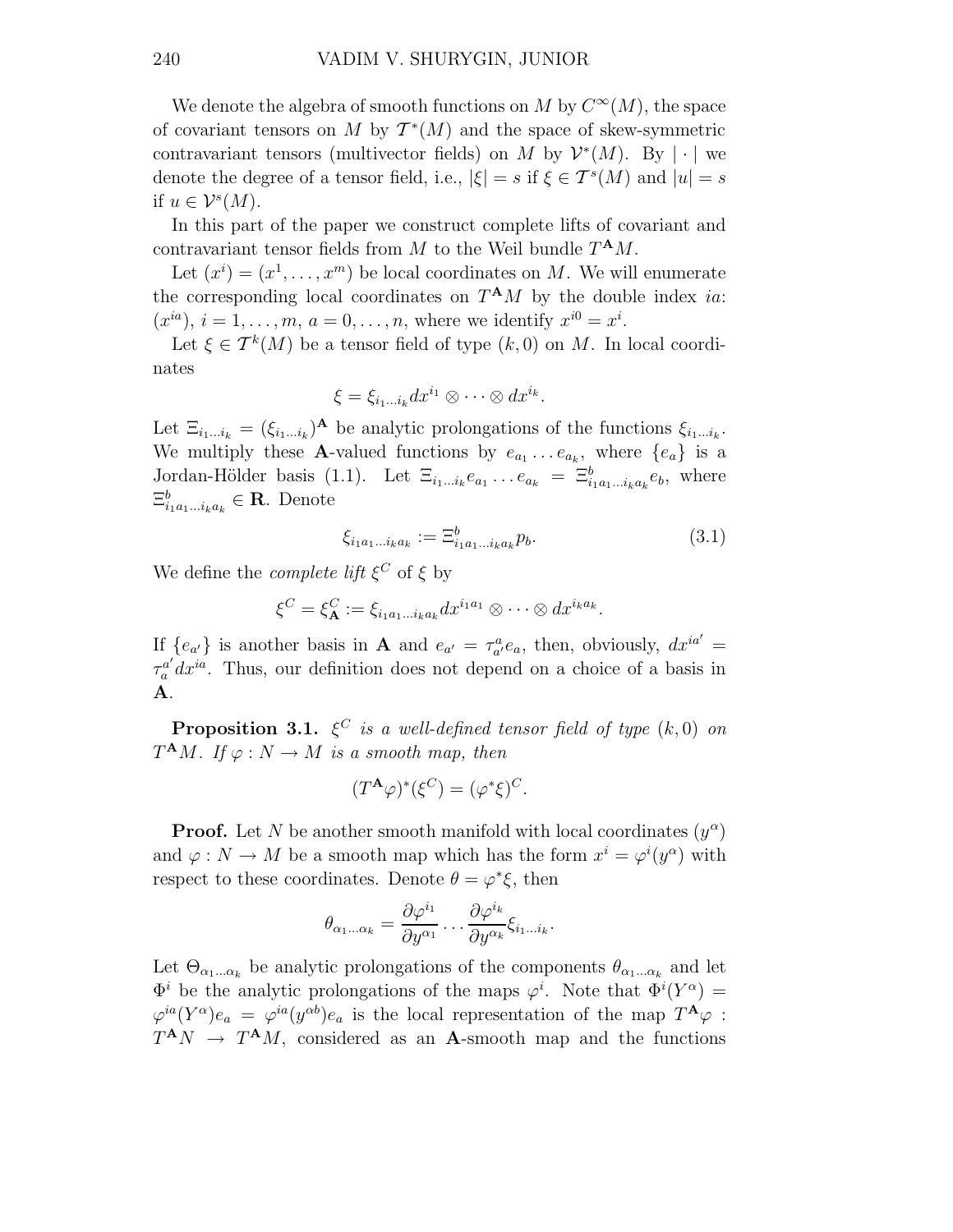$\varphi^{ia}(y^{ab})$  are the local representations of  $T^{\mathbf{A}}\varphi$ , considered as a map between real smooth manifolds. From Proposition 1.1 it follows that

$$
\Theta_{\alpha_1...\alpha_k} = \frac{\partial \Phi^{i_1}}{\partial Y^{\alpha_1}} \dots \frac{\partial \Phi^{i_k}}{\partial Y^{\alpha_k}} \Xi_{i_1...i_k}.
$$

Since  $\delta^a = \delta^a_0$  with respect to the Jordan-Hölder basis, (1.6) implies that

$$
\frac{\partial \Phi^{i_{\ell}}}{\partial Y^{\alpha_j}} = \frac{\partial \Phi^{i_{\ell}}}{\partial y^{\alpha_j 0}} = \frac{\partial \Phi^{i_{\ell}}}{\partial y^{\alpha_j}}.
$$

Thus

$$
\Theta_{\alpha_1...\alpha_k}e_{b_1} \dots e_{b_k} = \frac{\partial \varphi^{i_1 c_1}}{\partial y^{\alpha_1}} e_{c_1} \dots \frac{\partial \varphi^{i_k c_k}}{\partial y^{\alpha_k}} e_{c_k} U_{i_1...i_k} e_{b_1} \dots e_{b_k}.
$$
 (3.2)

But  $e_{b_1}e_{c_1} = \gamma_{b_1}^{a_1}$  $b_{1c_1}^{a_1}e_{a_1}, \ldots, e_{b_k}e_{c_k} = \gamma_{b_k}^{a_k}$  $b_{k}^{a_{k}}e_{a_{k}}$ , therefore the right-hand side of (3.2) takes the form

$$
\frac{\partial \varphi^{i_1 c_1}}{\partial y^{\alpha_1}} \gamma_{b_1 c_1}^{a_1} \dots \frac{\partial \varphi^{i_k c_k}}{\partial y^{\alpha_k}} \gamma_{b_k c_k}^{a_k} \Xi_{i_1 \dots i_k} e_{a_1} \dots e_{a_k}.
$$

From Scheffers' equations (1.5) it follows that

$$
\frac{\partial \varphi^{i_1 c_1}}{\partial y^{\alpha_1}} \gamma_{b_1 c_1}^{a_1} = \frac{\partial \varphi^{i_1 a_1}}{\partial y^{\alpha_1 b_1}}, \qquad \ldots, \qquad \frac{\partial \varphi^{i_k c_k}}{\partial y^{\alpha_k}} \gamma_{b_k c_k}^{a_k} = \frac{\partial \varphi^{i_k a_k}}{\partial y^{\alpha_k b_k}},
$$

hence,

$$
\Theta_{\alpha_1...\alpha_k}e_{b_1}\dots e_{b_k}=\frac{\partial\varphi^{i_1a_1}}{\partial y^{\alpha_1b_1}}\dots\frac{\partial\varphi^{i_ka_k}}{\partial y^{\alpha_kb_k}}\Xi_{i_1...i_k}e_{a_1}\dots e_{a_k}.
$$

Then, by (3.1), we have

$$
\theta_{\alpha_1 b_1 \dots \alpha_k b_k} = \frac{\partial \varphi^{i_1 a_1}}{\partial y^{\alpha_1 b_1}} \dots \frac{\partial \varphi^{i_k a_k}}{\partial y^{\alpha_k b_k}} \xi_{i_1 a_1 \dots i_k a_k},
$$
\n(3.3)

.

i.e.  $(T^{\mathbf{A}}\varphi)^*(\xi^C) = \theta^C = (\varphi^*\xi)^C$ .

In particular, if  $\varphi$  is a local diffeomorphism (coordinate transformation) of M, i.e.,  $x^{j'} = \varphi^{j'}(x^i)$ , then

$$
\xi_{i_1a_1\ldots i_ka_k} = \frac{\partial \varphi^{j_1'b_1}}{\partial x^{i_1a_1}} \ldots \frac{\partial \varphi^{j_k'b_k}}{\partial x^{i_ka_k}} \xi_{j_1'b_1\ldots j_k'b_k}
$$

This implies that  $\xi_{i_1a_1\ldots i_ka_k}$  is a well-defined tensor field of type  $(k,0)$  on  $T^{\mathbf{A}}M.$   $\square$ 

In order to construct the complete lifts of contravariant tensor fields we need to take another basis in **A**:  $e^a = q^{ab}e_b$ , then  $e_a = q_{ab}e^b$ .

Let now  $u \in \mathcal{V}^k(M)$  be a skew-symmetric contravariant tensor field on  $M$ ; with respect to the local coordinates,

$$
u = u^{i_1 \dots i_k} \frac{\partial}{\partial x^{i_1}} \wedge \dots \wedge \frac{\partial}{\partial x^{i_k}}.
$$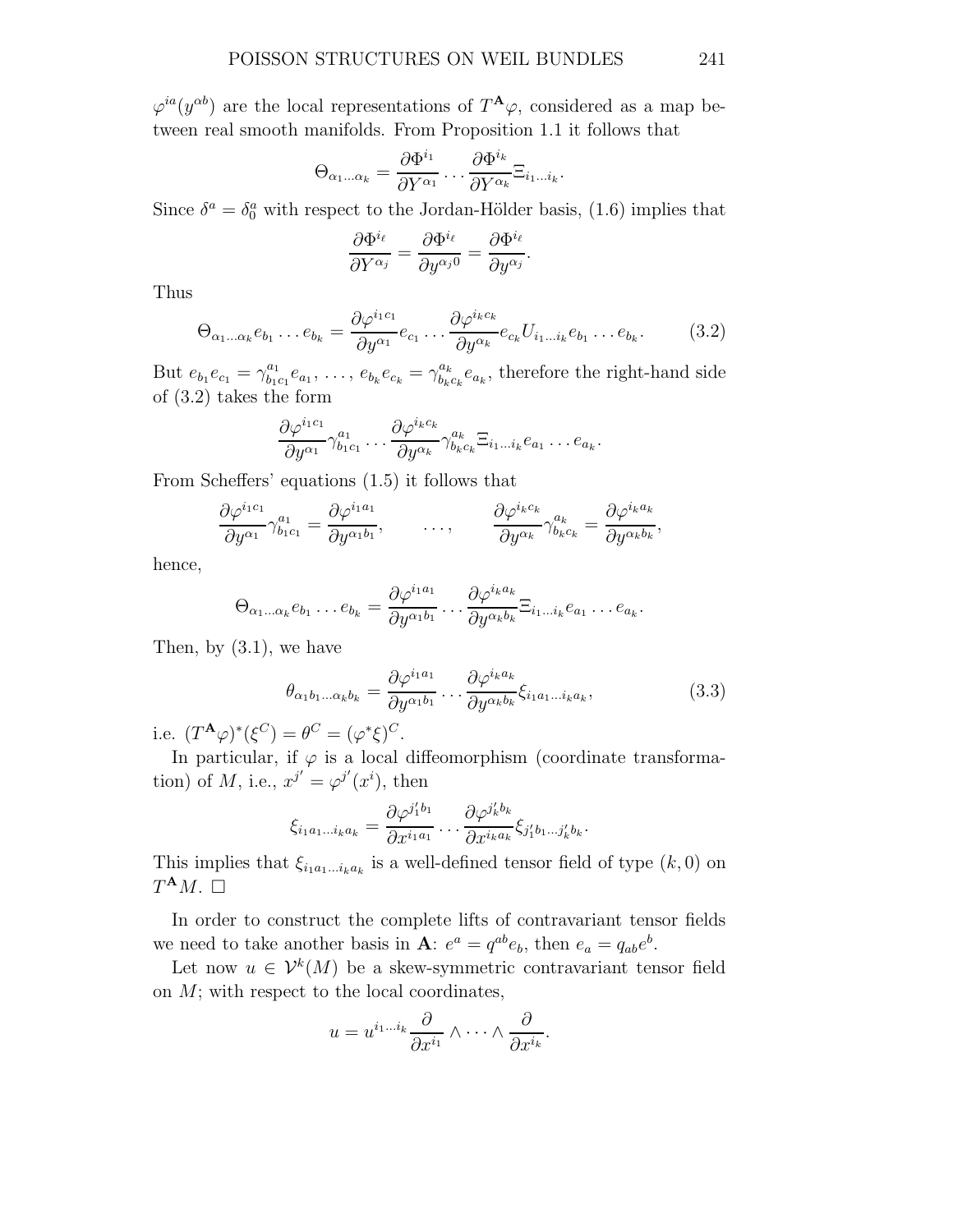Let  $U^{i_1...i_k} = (u^{i_1...i_k})^{\mathbf{A}}$  be the analytic prolongations of  $u^{i_1...i_k}$  and let  $U^{i_1...i_k}e^{a_1} \dots e^{a_k} = U_b^{i_1a_1...i_ka_k}e^b$ , where  $U_b^{i_1a_1...i_ka_k} \in \mathbf{R}$ . Denote

$$
u^{i_1 a_1 \dots i_k a_k} := U_b^{i_1 a_1 \dots i_k a_k} \delta^b. \tag{3.4}
$$

We define the *complete lift*  $u^C$  of u by

$$
u^C = u_{\mathbf{A}}^C := u^{i_1 a_1 \dots i_k a_k} \frac{\partial}{\partial x^{i_1 a_1}} \wedge \dots \wedge \frac{\partial}{\partial x^{i_k a_k}}.
$$

One can easily check that this definition also does not depend on the choice of a basis in A.

**Proposition 3.2.**  $u^C$  is a well-defined skew-symmetric contravariant tensor field of degree k on  $T^{\mathbf{A}}M$ . If  $\varphi: M \to N$  is a smooth map and u is  $\varphi$ -related to a tensor filed v on N, then  $u^C$  is  $(T^{\mathbf{A}}\varphi)$ -related with  $v^C$ .

**Proof.** Let N be another smooth manifold with local coordinates  $(y^{\alpha})$ and  $\varphi : M \to N$  be a smooth map which is given by  $y^{\alpha} = \varphi^{\alpha}(x^{i})$  with respect to the local coordinates. Let  $v \in \mathcal{V}^k(N)$  be another tensor field and let u and v be  $\varphi$ -related ([13, 14]). Then, in local coordinates we have

$$
v^{\alpha_1...\alpha_k} = \frac{\partial \varphi^{\alpha_1}}{\partial x^{i_1}} \dots \frac{\partial \varphi^{\alpha_k}}{\partial x^{i_k}} u^{i_1...i_k}
$$

Denote the analytic prolongations of  $v_{\alpha_1...\alpha_k}$  by  $V_{\alpha_1...\alpha_k}$  and the analytic prolongations of the maps  $\varphi^i$  by  $\Phi^i$ . Then

$$
V^{\alpha_1...\alpha_k} = \frac{\partial \Phi^{\alpha_1}}{\partial X^{i_1}} \dots \frac{\partial \Phi^{\alpha_k}}{\partial X^{i_k}} U^{i_1...i_k},
$$

and

$$
V^{\alpha_1...\alpha_k}e^{b_1}\dots e^{b_k}=\frac{\partial\varphi^{\alpha_1c_1}}{\partial x^{i_1}}e_{c_1}\dots\frac{\partial\varphi^{\alpha_kc_k}}{\partial x^{i_k}}e_{c_k}U^{i_1...i_k}e^{b_1}\dots e^{b_k}.
$$

We have  $e^{b_r}e_{c_r} = q^{b_r s_r}e_{s_r} = q^{b_r s_r} \gamma_{s_r c_r}^{d_r} e_{d_r} = q^{b_r s_r} \gamma_{s_r c_r}^{d_r} q_{a_r d_r} e^{a_r}$  for each  $r = 1, \ldots, k$ . Let us show that  $q^{bs} \gamma_{sc}^d q_{ad} = \gamma_{ac}^b$ . Indeed, the contraction of the left-hand side with  $q_{bf}$  gives  $q_{bf}^{bs} \gamma_{sc}^{d} q_{ad} q_{bf} = \gamma_{fc}^{d} q_{ad}$ , which coincides with  $\gamma_{ac}^{b}q_{bf}$  by (1.9). Thus,

$$
V^{\alpha_1...\alpha_k}e^{b_1}\dots e^{b_k} = \frac{\partial \varphi^{\alpha_1 c_1}}{\partial x^{i_1}} e_{c_1}\dots \frac{\partial \varphi^{\alpha_k c_k}}{\partial x^{i_k}} e_{c_k} U^{i_1...i_k} e^{b_1}\dots e^{b_k} =
$$
  

$$
= \gamma_{a_1 c_1}^{b_1} \frac{\partial \varphi^{\alpha_1 c_1}}{\partial x^{i_1}} \dots \gamma_{a_k c_k}^{b_k} \frac{\partial \varphi^{\alpha_k c_k}}{\partial x^{i_k}} U^{i_1...i_k} e^{a_1} \dots e^{a_k} =
$$
  

$$
= \frac{\partial \varphi^{\alpha_1 b_1}}{\partial x^{i_1 a_1}} \dots \frac{\partial \varphi^{\alpha_k b_k}}{\partial x^{i_k a_k}} U^{i_1...i_k} e^{a_1} \dots e^{a_k},
$$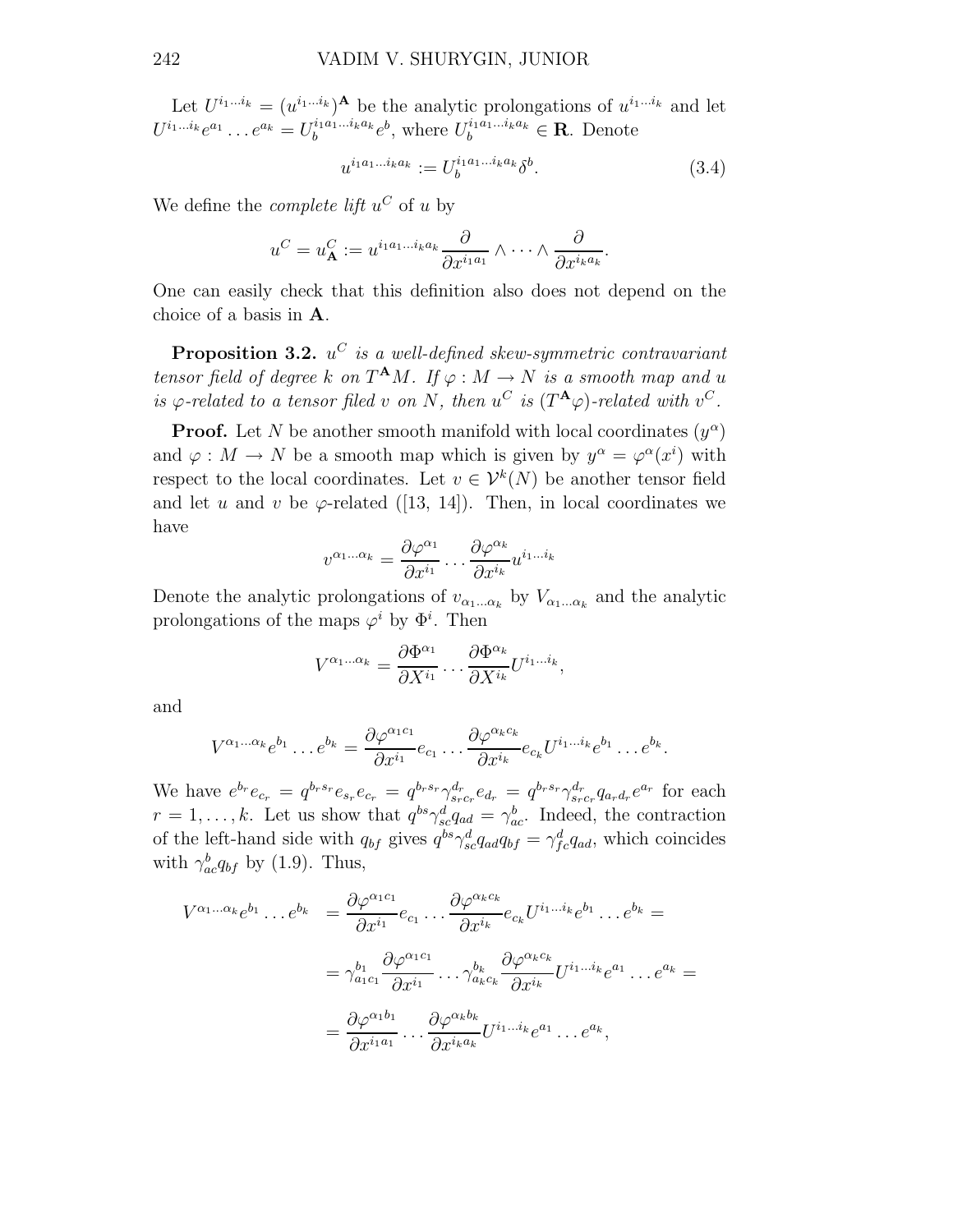hence, by  $(3.4)$ ,

$$
v^{\alpha_1b_1\ldots\alpha_kb_k}=\frac{\partial\varphi^{\alpha_1b_1}}{\partial x^{i_1a_1}}\ldots\frac{\partial\varphi^{\alpha_kb_k}}{\partial x^{i_ka_k}}u^{i_1a_1\ldots i_ka_k}.
$$

Therefore,  $u^C$  is  $(T^{\mathbf{A}}\varphi)$ -related to  $v^C$ .

In particular, if  $\varphi$  is a local diffeomorphism of M, i.e.  $x^{j'} = \varphi^{j'}(x^i)$ , then

$$
u^{j_1'b_1\ldots j_k'b_k} = \frac{\partial \varphi^{j_1'b_1}}{\partial x^{i_1 a_1}} \ldots \frac{\partial \varphi^{j_k'b_k}}{\partial x^{i_k a_k}} u^{i_1 a_1 \ldots i_k a_k}.
$$

This means that  $u_{i_1a_1...i_ka_k}$  is a well-defined tensor field of type  $(0,k)$ on  $T^{\mathbf{A}}M$ . Since u is skew-symmetric and the multiplication in **A** is commutative,  $u^C$  is also skew-symmetric.  $\Box$ 

Let

$$
[\cdot,\cdot]:\mathcal{V}^k(M)\times\mathcal{V}^\ell(M)\to\mathcal{V}^{k+\ell-1}(M),
$$

be the Schouten-Nijenhuis bracket on the multivector fields (a generalization of Lie bracket of vector fields [9, 10, 14, 18]).

**Proposition 3.3.** The complete lift is compatible with the Schouten-Nijenhuis bracket, i.e.,

$$
[u, v]^C = [u^C, v^C].
$$
\n(3.5)

**Proof.** First let us derive an auxiliary formula. Let  $f$  be a real-valued function on M and  $F = F^a e_a = F_b e^b$  be its analytic prolongation. Then  $F_b = q_{ab}F^a$ . From the Scheffers' conditions (1.4) it follows that  $\partial_c F_b =$  $\gamma_{cd}^a q_{ab} \delta^g \partial_g F^d = \gamma_{cd}^a q_{ab} \delta^g q^{dr} \partial_g F_r$ . Contracting with  $\delta^b$ , by (1.11), we obtain  $\partial_c(\delta^b F_b) = \delta^b q_{ab} \delta^g \gamma^a_{cd} q^{dr} \partial_g F_r = p_a \gamma^a_{cd} q^{dr} \delta^g \partial_g F_r = q_{cd} q^{dr} \delta^g \partial_g F_r = \delta^g \partial_g F_c.$ Thus,

$$
\partial_c(\delta^b F_b) = \delta^g \partial_g F_c. \tag{3.6}
$$

Let  $u \in \mathcal{V}^g(M)$ ,  $v \in \mathcal{V}^h(M)$  be multivector fields. With respect to the local coordinates,

$$
[u, v]^{k_2 \dots k_{g+h}} = \frac{1}{(g-1)!h!} \varepsilon_{i_2 \dots i_g j_1 \dots j_h}^{k_2 \dots k_{g+h}} u^{r i_2 \dots i_g} \frac{\partial}{\partial x^r} v^{j_1 \dots j_h} + \frac{(-1)^g}{g!(h-1)!} \varepsilon_{i_1 \dots i_g j_2 \dots j_h}^{k_2 \dots k_{g+h}} v^{r j_2 \dots j_h} \frac{\partial}{\partial x^r} u^{i_1 \dots i_g},
$$
\n(3.7)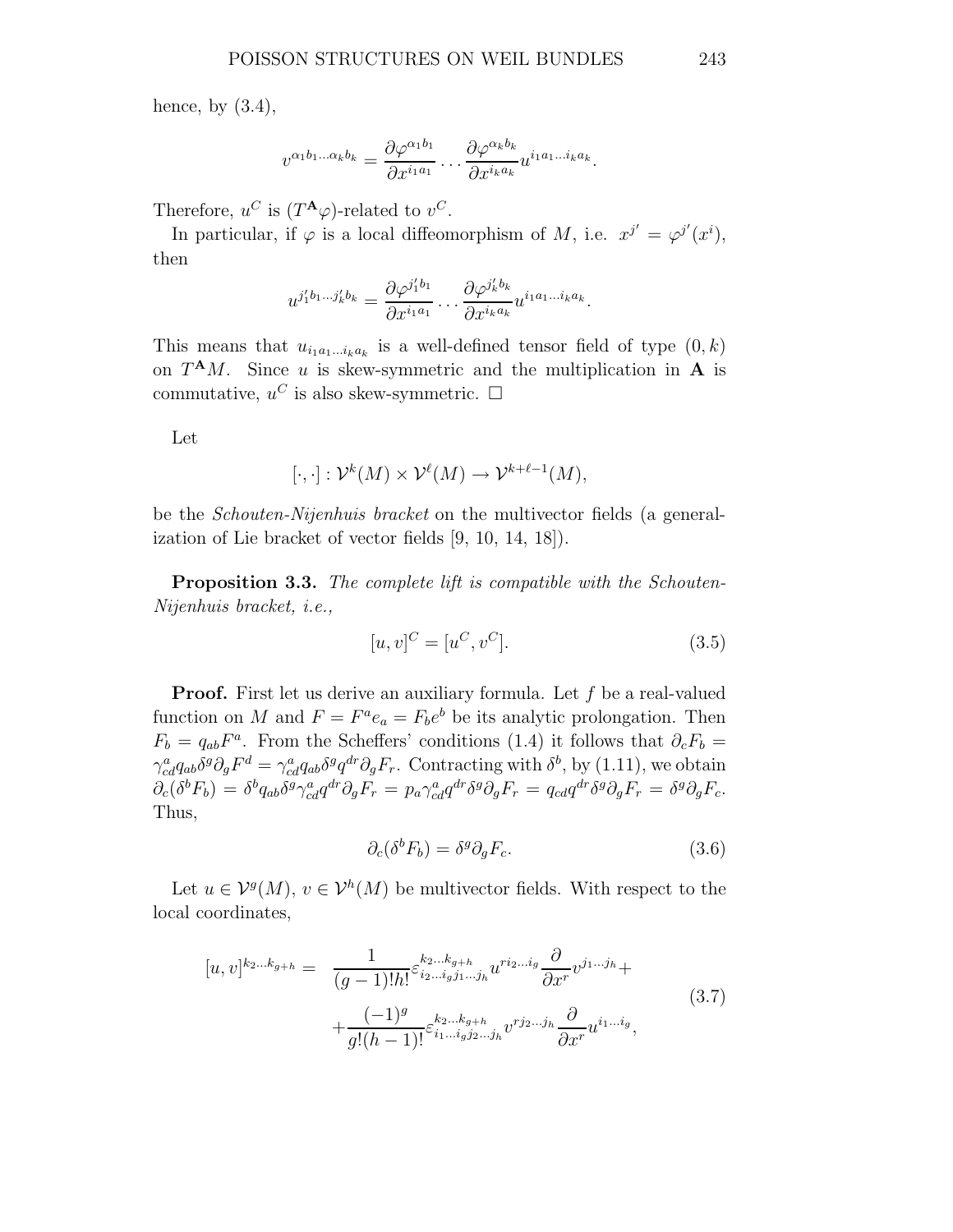where  $\varepsilon_{i_1...i_s}^{j_1...j_s} = \delta_{i_1}^{j_1}$  $\delta_{i_1}^{j_1} \ldots \delta_{i_s}^{j_s}$  $i_s^{j_s}$  (see, e.g., [9]). By Theorem 1.1, the same formula holds for the analytic prolongations:

$$
[U,V]^{k_{2}...k_{g+h}} = \frac{1}{(g-1)!h!} \varepsilon_{i_{2}...i_{g}i_{g+1}...i_{g+h}}^{k_{2}...k_{g+h}} U^{r i_{2}...i_{g}} \frac{\partial}{\partial X^{r}} V^{i_{g+1}...i_{g+h}} + \frac{(-1)^{g}}{g!(h-1)!} \varepsilon_{i_{1}...i_{g}i_{g+2}...i_{g+h}}^{k_{2}...k_{g+h}} V^{r i_{g+2}...i_{g+h}} \frac{\partial}{\partial X^{r}} U^{i_{1}...i_{g}},
$$
\n(3.8)

Let us multiply both sides of  $(3.8)$  by  $e^{a_2} \dots e^{a_{g+h}}$  and then contract with  $\delta^m$ . In the left-hand side we get  $([u, v]^C)^{k_2 a_2 ... k_{g+h} a_{g+h}}$ . Consider the first summand in the right-hand side (without  $\varepsilon$ ):

$$
\frac{1}{(g-1)!h!}U^{ri_{2}...i_{g}}e^{a_{2}}\dots e^{a_{g}}\frac{\partial}{\partial X^{r}}V^{i_{g+1}...i_{g+h}}e^{a_{g+1}}\dots e^{a_{g+h}} =
$$
\n
$$
\frac{1}{(g-1)!h!}U^{ri_{2}...i_{g}}e^{a_{2}}\dots e^{a_{g}}\delta^{b}\frac{\partial}{\partial x^{rb}}V^{a_{g+1}i_{g+1}...a_{g+h}i_{g+h}} \text{ by (1.6)} =
$$
\n
$$
\frac{1}{(g-1)!h!}U^{ri_{2}...i_{g}}e^{a}e^{a_{2}}\dots e^{a_{g}}\delta^{b}\frac{\partial}{\partial x^{rb}}V^{a_{g+1}i_{g+1}...a_{g+h}i_{g+h}} =
$$
\n
$$
\frac{1}{(g-1)!h!}U^{ri_{2}...i_{g}}e^{a}e^{a_{2}}\dots e^{a_{g}}\frac{\partial}{\partial x^{ra}}(\delta^{b}V^{a_{g+1}i_{g+1}...a_{g+h}i_{g+h}}) \text{ by (3.6)} =
$$
\n
$$
\frac{1}{(g-1)!h!}U^{ri_{2}i_{2}a_{2}...i_{g}a_{g}}e^{m}\frac{\partial}{\partial x^{ra}}((v^{C})^{a_{g+1}i_{g+1}...a_{g+h}i_{g+h}}).
$$

Contracting with  $\delta^m$  we get

$$
\frac{1}{(g-1)!h!} (u^C)^{ra\,i_2a_2\ldots i_ga_g} \frac{\partial}{\partial x^{ra}} \Big( (v^C)^{a_{g+1}i_{g+1}\ldots a_{g+h}i_{g+h}} \Big).
$$

The commutativity of multiplication in A yields that

$$
\varepsilon_{i_2...i_{g+h}}^{k_2...k_{g+h}} = \varepsilon_{i_2a_2...i_{g+h}a_{g+h}}^{k_2a_2...k_{g+h}a_{g+h}}.
$$

In the same manner we deal with the second summand in (3.8) and then obtain. Therefore

$$
([u,v]^C)^{k_2a_2\ldots k_{g+h}a_{g+h}}=
$$

$$
\frac{1}{(g-1)!h!} \varepsilon_{i_2a_2\ldots i_g a_g i_{g+1}a_{g+1}\ldots i_{g+h} a_{g+h}}^{k_2a_2\ldots k_{g+h} a_{g+h}} (u^C)^{ra i_2a_2\ldots i_g a_g} \frac{\partial}{\partial x^{ra}} \Big( (v^C)^{a_{g+1}i_{g+1}\ldots a_{g+h} i_{g+h}} \Big) + \n+ \frac{(-1)^g}{g!(h-1)!} \varepsilon_{i_1a_1\ldots i_g a_g i_{g+2}a_{g+2}\ldots i_{g+h} a_{g+h}}^{k_2a_2\ldots k_{g+h} a_{g+h}} (v^C)^{ra i_{g+2}a_{g+2}\ldots i_{g+h} a_{g+h}} \frac{\partial}{\partial x^{ra}} \Big( (u^C)^{i_1a_1\ldots i_g a_g} \Big),
$$

which coincides with  $(3.5)$ .  $\Box$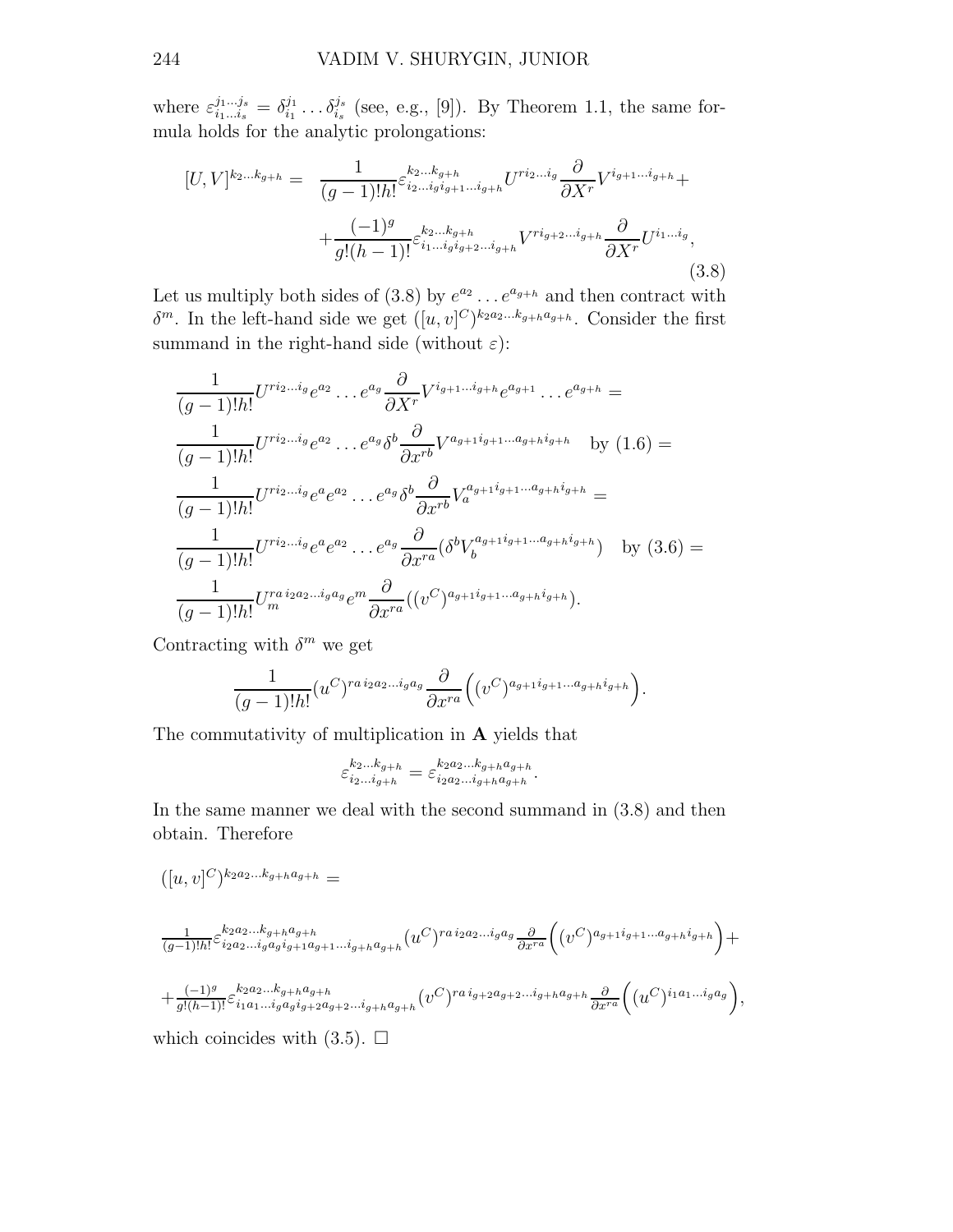The construction of the vertical lift of multivector fields to the tangent bundle (see [23]) also may be generalized to Weil bundles in the following way. Let  $u = u^{i_1...i_k} \frac{\partial}{\partial x^{i_1}} \wedge \cdots \wedge \frac{\partial}{\partial x^{i_k}}$  $\frac{\partial}{\partial x^{i_k}} \in \mathcal{V}^k(M)$ . We define the vertical lift  $u^V \in \mathcal{V}^k(T^{\mathbf{A}}M)$  of u by

$$
u^{V} = u^{V}_{\mathbf{A}} := u^{i_{1} \dots i_{k}} \frac{\partial}{\partial x^{i_{1}n}} \wedge \dots \wedge \frac{\partial}{\partial x^{i_{k}n}}.
$$
\n(3.9)

**Proposition 3.4.** The vertical lift  $u^V$  is a well-defined multivector field on  $T^{\mathbf{A}}M$ .

**Proof.** Let  $x^{i'} = x^{i'}(x^i)$  be a coordinate change on M, then

$$
u^{i'_1...i'_k} = \frac{\partial x^{i'_1}}{\partial x^{i_1}} \dots \frac{\partial x^{i'_k}}{\partial x^{i_k}} u^{i_1...i_k}.
$$

Thus it suffices to prove that

$$
\frac{\partial}{\partial x^{i_s'}n} = \frac{\partial x^{i_s}}{\partial x^{i_s'}} \frac{\partial}{\partial x^{i_s}n}.\tag{3.10}
$$

Let us determine the corresponding change of coordinates  $x^{i'a} = x^{i'a}(x^{ib})$ on  $T^{\mathbf{A}}M$ . By  $(1.7)$ ,

$$
X^{i'} = x^{i'} + x^{i'\hat{a}} e_{\hat{a}} = x^{i'} + \sum_{|p|=1}^{q} \frac{1}{p!} \frac{D^p x^{i'}}{D x^p} \hat{X}^p.
$$
 (3.11)

Hence, for  $T^{\mathbf{A}}M$  we have

$$
x^{i'} = x^{i'}(x^i),
$$
  
\n
$$
x^{i'\hat{a}} = f^{i'\hat{a}}(x^{ib}), \qquad \hat{a} = 1, \dots, n.
$$

Let us show that

$$
\frac{\partial f^{i'\hat{a}}}{\partial x^{ib}} = 0 \quad \text{for} \quad b > \hat{a}.
$$

Indeed, the coefficients  $\frac{1}{p!}$  $\frac{D^p x^{i'}}{D x^p}$  in (3.11) depend only on  $x^i = x^{i0}$ , while the expression  $(X^1)^{p_1} \dots (X^m)^{p_m}$  contains  $x^{ib}$  only as a coefficient at  $e_b$ in  $\hat{X}^i$ . Since  $\gamma_s^s$  $\epsilon_{c\hat{d}}^s = 0$ , for  $c > s$  the coefficient at  $e_{\hat{a}}$  which appears when we expand brackets in  $(X^1)^{p_1} \dots (X^m)^{p_m}$  does not depend on  $x^{ib}$ . Moreover, it can depend on  $x^{i\hat{a}}$  only for the summand corresponding to  $|p| = 1$  (because for  $|p| \geq 2$  the expression  $x^{i\hat{a}} e_{\hat{a}}$  will be multiplied by some element of  $\mathring{A}$  and thus after the expanding brackets the coefficient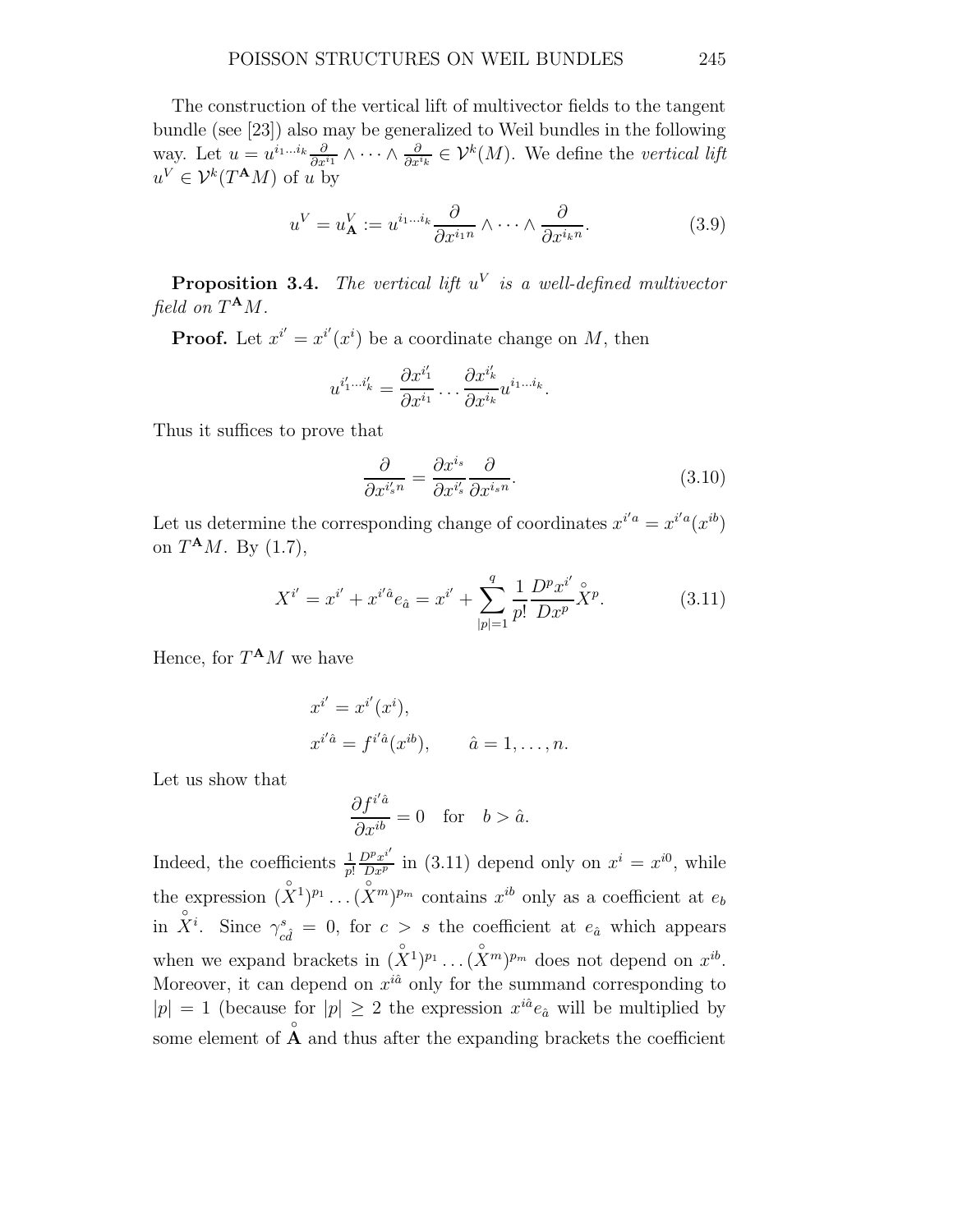at  $e_{\hat{a}}$  does not depend on  $x^{i\hat{a}}$ . For the case  $|p|=1$  we obtain the only summand  $\frac{\partial x^{i'}}{\partial x^{i}} x^{i\hat{a}} e_{\hat{a}}$  depending on  $x^{i\hat{a}}$ . Therefore,

$$
\frac{\partial x^{i'\hat{a}}}{\partial x^{i\hat{a}}} = \frac{\partial x^{i'}}{\partial x^i} \quad \text{for any} \quad \hat{a} = 1, \dots, n.
$$

Hence, the Jacobi matrix of the coordinate transformation  $x^{i'a}$  $x^{i'a}(x^{ib})$  on  $T^{\mathbf{A}}M$  has the following block structure:

| $\frac{\partial x^{i'}}{\partial x^{i}}$ | $\boldsymbol{0}$                         | $\boldsymbol{0}$ |        | $\boldsymbol{0}$                                  | $\boldsymbol{0}$                         |   |
|------------------------------------------|------------------------------------------|------------------|--------|---------------------------------------------------|------------------------------------------|---|
| $\ast$                                   | $\frac{\partial x^{i'}}{\partial x^{i}}$ | $\boldsymbol{0}$ |        | $\boldsymbol{0}$                                  | $\overline{0}$                           |   |
| $\ast$                                   | $\ast$                                   |                  |        | ÷                                                 | $\vdots$                                 |   |
| $\vdots$                                 |                                          |                  |        |                                                   | $\vdots$                                 | , |
| $\ast$                                   |                                          |                  | $\ast$ | $\frac{\partial x^{i^{\prime }}}{\partial x^{i}}$ | $\overline{0}$                           |   |
| $\ast$                                   | $\ast$                                   |                  | $\ast$ | $\ast$                                            | $\frac{\partial x^{i'}}{\partial x^{i}}$ |   |

where  $*$  denotes the blocks which are unessential for our consideration. Now  $(3.10)$  is obvious.  $\Box$ 

**Proposition 3.5.** For any  $u, v \in \mathcal{V}^*(M)$  there holds

$$
[u^V, v^V] = 0.
$$
\n(3.12)

Proof. This follows easily from (3.7). Indeed,

$$
(u^V)^{i_1a_1\ldots i_ka_k}=0,
$$

if at least one of indices  $a_1, \ldots, a_k$  is not equal to n. But then

$$
\frac{\partial v^{j_1 b_1 \dots j_\ell b_\ell}}{\partial x^{rn}} = 0.
$$

Thus, all the summands in the right-hand side of  $(3.7)$  are zero.  $\Box$ 

## 4. POISSON STRUCTURES ON  $T^{\mathbf{A}}M$

Recall that a *Poisson bracket* on a smooth manifold M is a bilinear skew-symmetric mapping  $\{ , \} : C^{\infty}(M) \times C^{\infty}(M) \to C^{\infty}(M)$ , satisfying the Leibniz rule

$$
\{f, gh\} = \{f, g\}h + g\{f, h\}
$$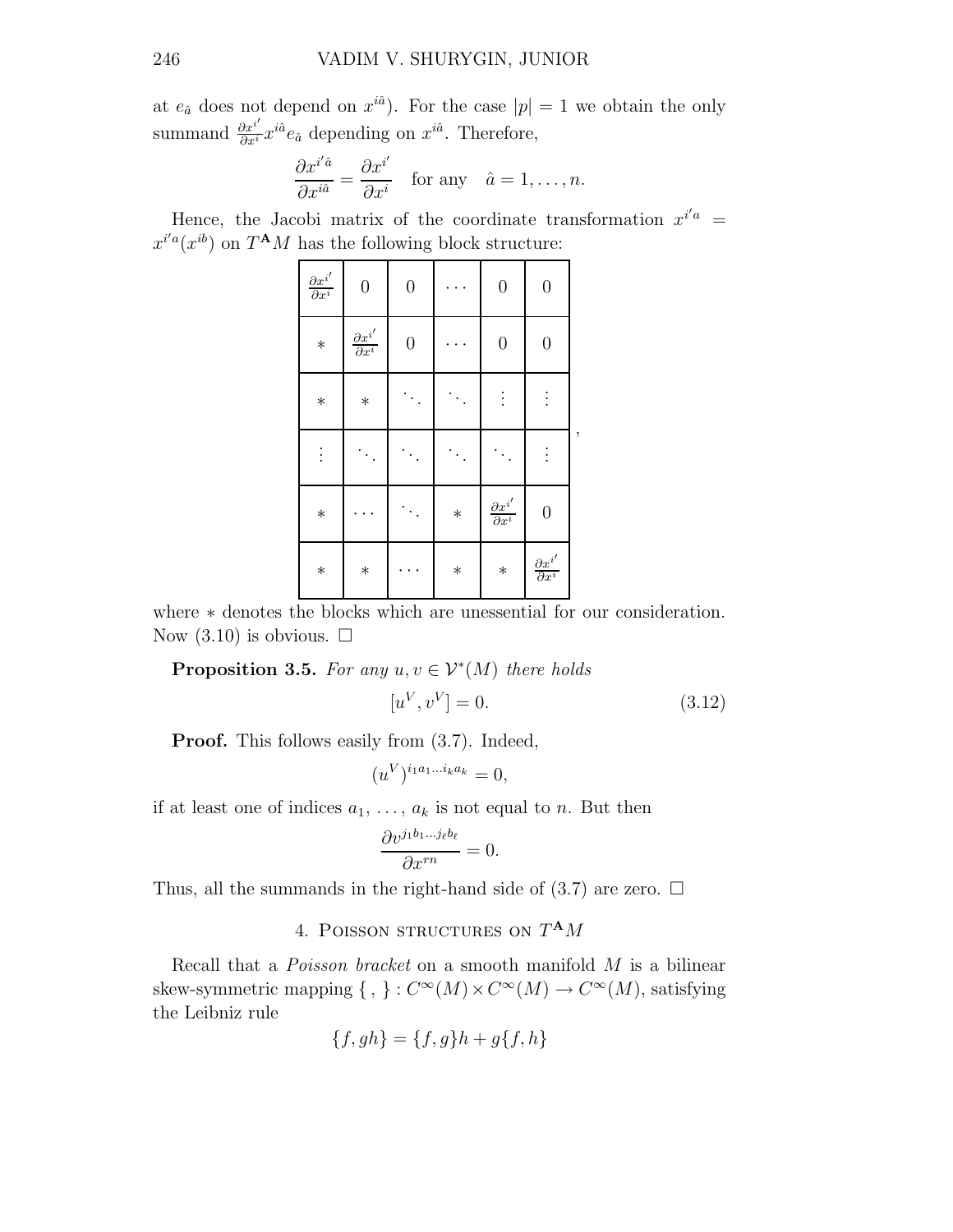and the Jacobi identity

$$
\{\{f,g\},h\}+\{\{g,h\},f\}+\{\{h,f\},g\}=0.
$$

A Poisson manifold is a smooth manifold M endowed with a Poisson bracket. The Poisson bracket on M uniquely defines a bivector field

$$
w = w^{ij} \frac{\partial}{\partial x^i} \wedge \frac{\partial}{\partial x^j} \in \mathcal{V}^2(M)
$$
\n(4.1)

such that

$$
\{f, g\} = i(w)(df \wedge dg) \tag{4.2}
$$

for any  $f, g \in C^{\infty}(M)$ , where  $i(w) : \Omega^{m}(M) \to \Omega^{m-2}(M)$  is the inner product; in local coordinates

$$
(i(w)\alpha)_{i_1\ldots i_{m-2}} = w^{jk}\alpha_{jk i_1\ldots i_{m-2}}.
$$

This bivector field is usually called the Poisson bivector. It is known (see, e.g., [7, 9, 18]) that the bracket (4.2) on  $C^{\infty}(M)$  satisfies the Jacobi identity if and only if

$$
[w, w] = 0.\t\t(4.3)
$$

In local coordinates this is written as

$$
w^{js}\frac{\partial w^{k\ell}}{\partial x^s} + w^{ks}\frac{\partial w^{\ell j}}{\partial x^s} + w^{\ell s}\frac{\partial w^{jk}}{\partial x^s} = 0.
$$

In what follows we will denote the Poisson manifold by  $(M, w)$ .

To each function  $f \in C^{\infty}(M)$  there corresponds the *Hamiltonian vec*tor field  $X_f = X_f^w \in \mathcal{V}^1(M)$  defined by  $X_f(g) := \{f, g\}$ . Locally, Hamiltonian vector fields on  $(M, w)$  have the form [14, 11, 18]

$$
X_f^w = \{f, \cdot\}_w = \frac{\partial f}{\partial x^i} w^{ij} \frac{\partial}{\partial x^j} \qquad \left(f \in C^\infty(M)\right). \tag{4.4}
$$

For a Poisson manifold  $(M, w)$ , the Lichnerowicz-Poisson coboundary operator

$$
\sigma = \sigma_w : \mathcal{V}^k(M) \to \mathcal{V}^{k+1}(M),
$$

is defined by  $\sigma u := [w, u]$ . Because the Schouten-Nijenhuis bracket satisfies the super-Jacobi identity (see [9, 14])

$$
(-1)^{|u|\cdot|v|}[[v,y],u] + (-1)^{|v|\cdot|y|}[[y,u],v] + (-1)^{|y|\cdot|u|}[[u,v],y] = 0,
$$

one has  $\sigma \circ \sigma = 0$ . Thus the cohomology spaces

$$
H_{LP}^k(M, w) := \frac{\ker \sigma : \mathcal{V}^k(M) \to \mathcal{V}^{k+1}(M)}{\operatorname{im} \sigma : \mathcal{V}^{k-1}(M) \to \mathcal{V}^k(M)},
$$

called the Lichnerowicz-Poisson cohomology spaces of Poisson manifold  $(M, w)$  are defined. The problem of computing this cohomology is very difficult (see, e.g., [3, 17, 22]).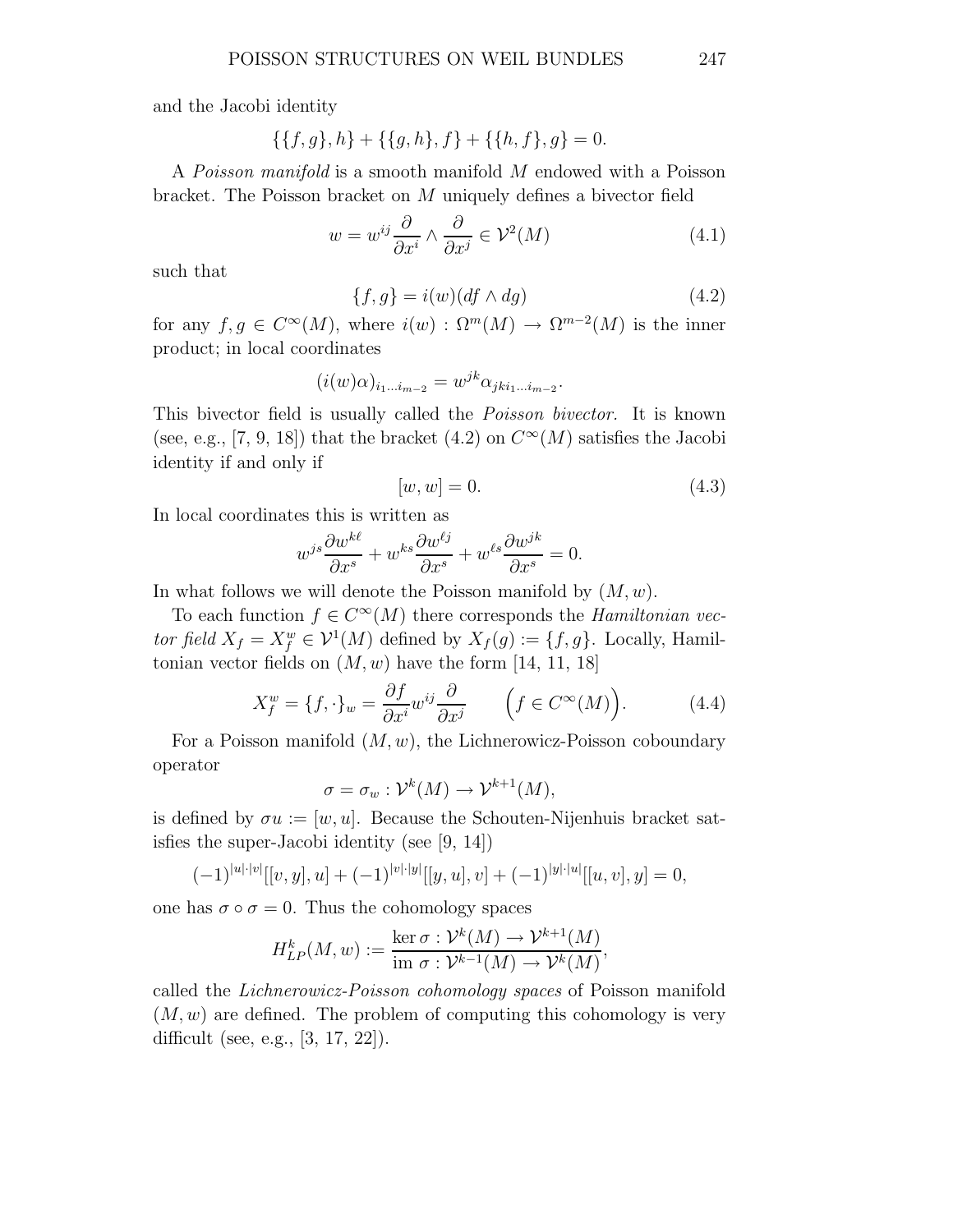One can easily see that  $[w, f] = X_f$  for any  $f \in C^{\infty}(M)$ , hence Hamiltonian vector fields form the space of 1-coboundaries of  $\sigma$  [14].

Let  $(M, w)$  be a Poisson manifold and  $A$  be a Frobenius Weil algebra. Consider the complete lift  $w^C$  of w to  $T^{\mathbf{A}}M$ . By (3.5) and (4.3),  $w^C$  is a Poisson bivector on  $T^{\mathbf{A}}M$ .

**Proposition 4.1.** The complete lift of multivector fields induces a homomorphism of Lichnerowicz-Poisson cohomology

$$
[u] \in H_{LP}^*(M, w) \longrightarrow [u^C] \in H_{LP}^*(T^{\mathbf{A}}M, w^C). \tag{4.5}
$$

Proof. From (3.5) it follows that

$$
(\sigma_w u)^C = \sigma_{w^C} u^C,
$$

which implies that  $(4.5)$  is a homomorphism.  $\Box$ 

Let us find how the complete lift  $w^C$  does depend on the choice of a Frobenius covector  $p$  on  $A$ . We denote by  $t$  the corresponding vector defined by (2.12). Let  $w_s^{ij}$  be the components of the analytic prolongation  $W^{ij} = (w^{ij})^{\mathbf{A}}, \text{ i.e., } W^{ij} = \sum_{s \geq 0} w_s^{ij} e_s.$  In what follows we will omit the sign of summation over s. Then  $W^{ij}e^{a}e^{b} = w^{ij}_s e_s e^{a} e^{b} =$  $w_s^{ij}q^{ac}q^{bk}e_se_ce_d = w_s^{ij}q^{ac}q^{bk}\gamma_{sc}^d\gamma_{kd}^d e_\ell = w_s^{ij}q^{ac}q^{bk}\gamma_{sc}^d\gamma_{kd}^{\ell}q_{\ell r}e^r$ . Contracting with  $\delta^r$ , we obtain

$$
w^{iajb} = w_s^{ij} q^{ac} q^{bk} \gamma_{sc}^d \gamma_{kd}^{\ell} q_{tr} \delta^r = w_s^{ij} q^{ac} q^{bk} \gamma_{sc}^d \gamma_{kd}^{\ell} p_{\ell} =
$$
  
\n
$$
w_s^{ij} \overline{\gamma_r^{ac}} t^r \overline{\gamma_f^{bk}} t^f \gamma_{sc}^d \gamma_{kd}^{\ell} p_{\ell} = w_s^{ij} t^r t^f h^{ag} \gamma_{gr}^c h^{eb} \gamma_{fe}^k \gamma_{sc}^d \gamma_{kd}^{\ell} p_{\ell}
$$
 (by (2.5)) =  
\n
$$
w_s^{ij} t^r t^f h^{ag} h^{eb} \gamma_{gr}^c \gamma_{de}^k \gamma_{kf}^{\ell} \gamma_{sc}^d p_{\ell}
$$
 (by (1.2)) = 
$$
w_s^{ij} t^r h^{ag} h^{eb} \gamma_{gr}^c \gamma_{dc}^k \delta_k^n \gamma_{sc}^d =
$$
  
\n(by 
$$
(2.12)
$$
) =  
\n
$$
w_s^{ij} t^r h^{ag} h^{eb} \gamma_{gr}^c h_{de} \gamma_{sc}^d = w_s^{ij} t^r h^{ag} \delta_d^b \gamma_{gr}^c \gamma_{sc}^d = w_s^{ij} t^r h^{ag} \gamma_{gr}^c \gamma_{sc}^b =
$$
  
\n
$$
w_s^{ij} t^r \overline{\gamma_r^{ac}} \gamma_{sc}^b.
$$

Thus, for any Frobenius covector  $p$ , the complete lift  $w^C$  is the linear combination

$$
w^C = t^k w_k^C,\tag{4.6}
$$

where

$$
w_k^C = \sum_{s=0}^n w_s^{ij} \overline{\gamma}_k^{ac} \gamma_{cs}^b \frac{\partial}{\partial x^{ia}} \wedge \frac{\partial}{\partial x^{jb}}.
$$
 (4.7)

Let us show that each of  $w_k^C$  is a multivector field and that

$$
[w_k^C, w_k^C] = [w_k^C, w_\ell^C] = 0 \tag{4.8}
$$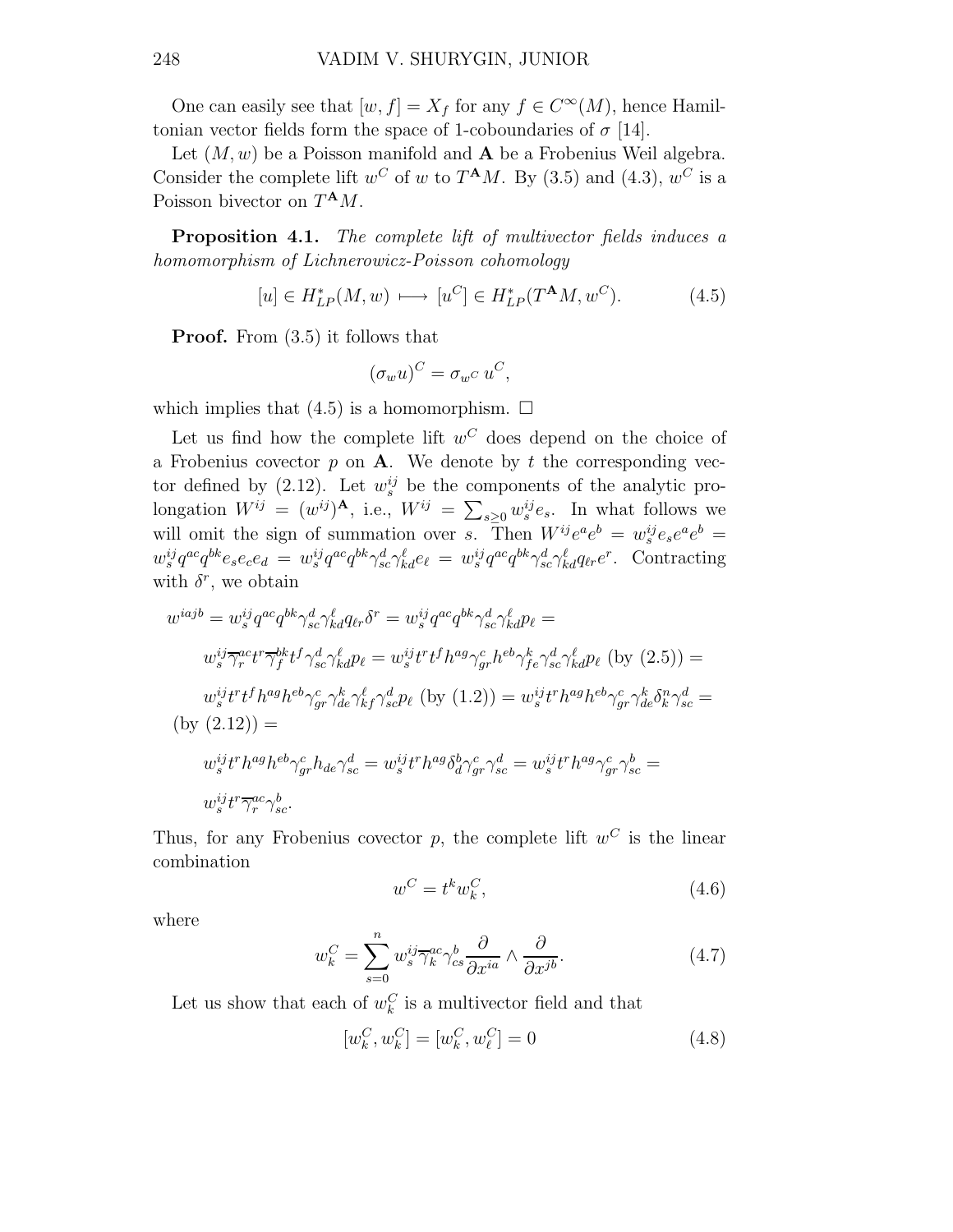for any  $k, \ell = 0, \ldots, n$ . To this end we will express each of  $w_k^C$  in terms of complete lifts  $w^C$  corresponding to different Frobenius covectors. We will assume the basis (1.1) to be chosen in such a way that  $p_{(0)} = (0, \ldots, 0, 1)$  is a Frobenius covector. Recall that the corresponding vector  $t_{(0)}$  is  $(1,0,\ldots,0)$ . Since the determinant det  $\|\gamma_{ab}^c t^b\|$ is a continuous function in t and does not vanish at  $t = t_{(0)}$ , this determinant does not vanish in a neighborhood of this point. Therefore one can find  $\varepsilon > 0$  such that this determinant is nonzero for each of the vectors  $t_{(k)} = (1, 0, \ldots, 0, \varepsilon, 0, \ldots, 0)$  ( $\varepsilon$  at the kth place),  $t_{(k-)} =$  $(1, 0 \ldots, 0, -\varepsilon, 0, \ldots, 0)$  ( $-\varepsilon$  at the kth place) and

$$
t_{(k,\ell)}=(1,0\ldots,0,\varepsilon,0,\ldots,0,\varepsilon,0,\ldots,0)
$$

( $\varepsilon$  at the kth and  $\ell$ th places),  $k, \ell = 1, \ldots, n$ . Hence the corresponding covectors  $p_{(k)}$   $p_{(k,\ell)}$  are Frobenius covectors. For each vector t under consideration the complete lift  $w^C$  is a Poisson bivector, which implies

$$
[w^C, w^C] = [t^k w_k^C, t^\ell w_\ell^C] = 0.
$$
\n(4.9)

Substituting  $t = t_{(0)}$  into (4.6) and (4.9), we see that  $w_0^C \in \mathcal{V}^2(T^{\mathbf{A}}M)$ and  $[w_0^C, w_0^C] = 0$ . Now substitute  $t = t_{(k)}$  and  $t = t_{(k-)}$ , which gives  $w_0^C + \varepsilon w_k^C \in \mathcal{V}^2(T^{\mathbf{A}}M)$ , therefore  $w_k^C \in \mathcal{V}^2(T^{\mathbf{A}}M)$  and

$$
[w_0^C + \varepsilon w_k^C, w_0^C + \varepsilon w_k^C] = [w_0^C - \varepsilon w_k^C, w_0^C - \varepsilon w_k^C] = 0.
$$

Expanding these equations yields  $2\varepsilon[w_k^C, w_0^C]+\varepsilon^2[w_k^C, w_k^C]=-2\varepsilon[w_k^C, w_0^C]+$  $\varepsilon^2[w_k^C, w_k^C] = 0$ , which implies  $[w_0^C, w_k^C] = [w_k^C, w_k^C] = 0$ . Finally, substituting  $t = t_{(k,\ell)}$  into (4.9) one gets  $[w_k^C, w_\ell^C] = 0$ . Thus, the following theorem is valid.

**Theorem 4.1.** Let  $(M, w)$  be a Poisson manifold and  $T^{\mathbf{A}}M$  be its Weil bundle for a Frobenius Weil algebra **A**. Then for each Frobenius covector p on A the complete lift  $w^C$  of Poisson bivector w to  $T^{\mathbf{A}}M$  is of the form

$$
w^C = t^k w_k^C,
$$

where  $t = (t^k)$  and  $w_k^C$  are defined by (2.12) and (4.7) respectively. Moreover,

$$
[w^C_k,w^C_k]=[w^C_k,w^C_\ell]=0
$$

for any  $k, \ell = 0, \ldots, n$ .

**Remark 4.1.** One can easily see that  $w_n^C = w^V$ . Indeed, in this case  $k = n$  in (4.7). But (2.4) implies that  $\overline{e}^n = e_0$  and that each of  $\overline{e}^a$ ,  $a = 0, 1, \ldots, n-1$ , does not contain  $e_0$  in its decomposition. Hence the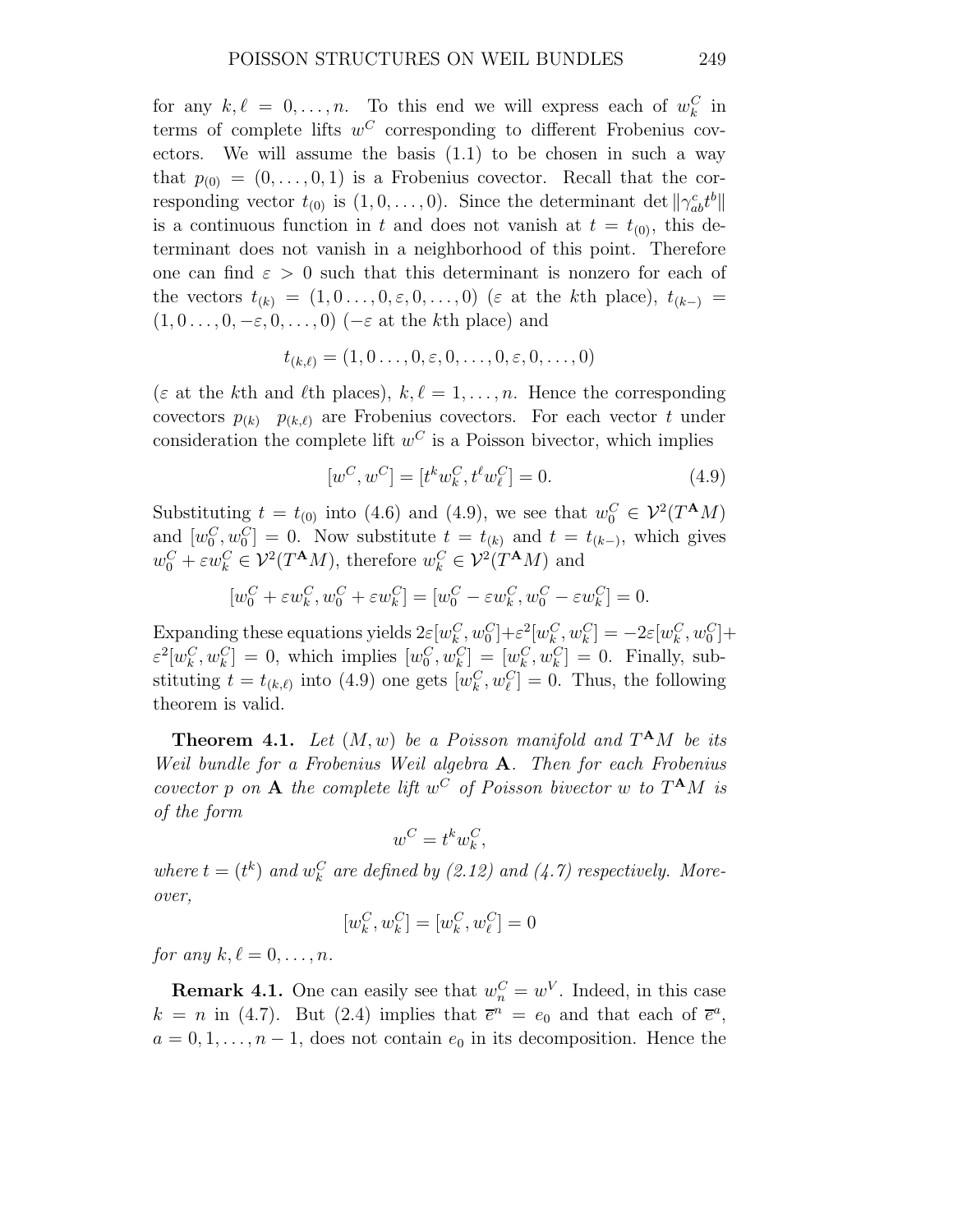only nonzero component of  $\overline{\gamma}_n^{ac}$  is  $\overline{\gamma}_n^{nn} = 1$ . Then  $\gamma_{nd}^b$  is 1 only for  $b = n$ ,  $d = 0$  and  $\gamma_{nd}^b = 0$  for any other values of b and d. Consequently,

$$
w_n^C = w^{ij} \frac{\partial}{\partial x^{in}} \wedge \frac{\partial}{\partial x^{jn}}.
$$

Thus, Theorem 4.1 (as well as Proposition 3.5) implies that  $w<sup>V</sup>$  is also a Poisson bivector on  $T^{\mathbf{A}}M$ .

**Example 4.1.** Let **A** be the algebra of plural numbers  $\mathbf{R}(\varepsilon^n)$ . Choose a Jordan-Hölder basis  $e_0 = 1, e_a = \varepsilon^a, a = 1, \ldots, n$  in it. The explicit form of the analytic prolongations  $W^{ij} = \sum_{s\geq 0} w_s^{ij} \varepsilon^s$  can be found by (1.7), for instance,

ij

$$
w_0^{ij} = w^{ij},
$$
  
\n
$$
w_1^{ij} = x^{k_1} \frac{\partial w^{ij}}{\partial x^k},
$$
  
\n
$$
w_2^{ij} = x^{k_1} x^{\ell_1} \frac{\partial^2 w^{ij}}{\partial x^k \partial x^\ell} + x^{k_2} \frac{\partial w^{ij}}{\partial x^k}, \text{ etc.}
$$

The corresponding bivectors  $w_k^C$  are (here  $w_k^{ij}$  means the square block  $\|w_k^{ij}$  $\binom{ij}{k}$ 

$$
w_0^C = \begin{pmatrix} 0 & 0 & \dots & 0 & 0 & w^{ij} & w_1^{ij} \\ 0 & 0 & \dots & 0 & w^{ij} & w_1^{ij} & & & \\ \vdots & \vdots & \vdots & \ddots & \ddots & \ddots & \vdots & \vdots & & \\ 0 & 0 & \vdots & \ddots & \dots & \dots & w_{n-1}^{ij} & & \\ w^{ij} & w_1^{ij} & \dots & \dots & w_{n-1}^{ij} & w_n^{ij} & & & \\ & & & & & & & & \\ 0 & 0 & \dots & \dots & 0 & 0 & \dots & 0 & 0 & \\ \vdots & \vdots & \vdots & \ddots & \ddots & \ddots & \ddots & \dots & 0 & & \\ 0 & 0 & \dots & \vdots & 0 & 0 & \dots & 0 & w^{ij} & w_1^{ij} & & \\ \vdots & \vdots & \vdots & \vdots & \vdots & \ddots & \ddots & \vdots & \vdots & \\ 0 & 0 & \dots & \dots & \vdots & \ddots & \dots & \vdots & \vdots & \\ 0 & 0 & \dots & 0 & w^{ij} & w_1^{ij} & \dots & \dots & w_{n-k-1}^{ij} & & \\ 0 & \dots & 0 & w^{ij} & w_1^{ij} & \dots & \dots & w_{n-k-1}^{ij} & w_{n-k}^{ij} & \end{pmatrix}, k = 1, \dots, n-1,
$$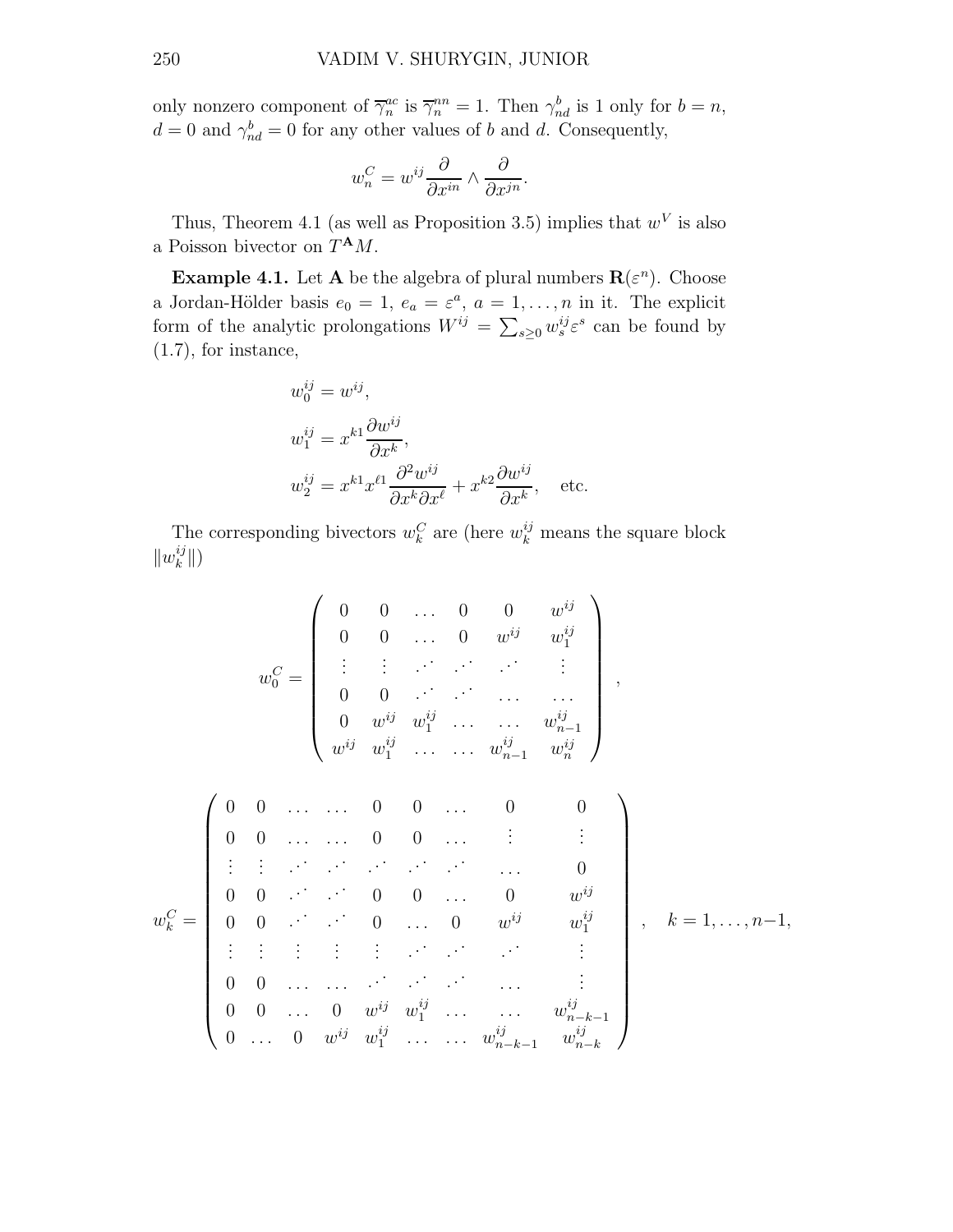$$
w_n^C = \left(\begin{array}{cccc} 0 & 0 & \dots & 0 & 0 \\ 0 & 0 & \dots & 0 & 0 \\ \vdots & \vdots & \ddots & \vdots & \vdots \\ 0 & 0 & \dots & \dots & 0 \\ 0 & 0 & \dots & 0 & w^{ij} \end{array}\right)
$$

.

In particular, for the case  $\mathbf{A} = \mathbf{R}(\varepsilon)$ , which corresponds to the tangent bundle TM and the standard Frobenius covector  $p = (0, 1)$ , the complete  $\mathrm{lift}\,\,w^C$  is

$$
w^C=w^{ij}\frac{\partial}{\partial x^i}\wedge \frac{\partial}{\partial y^j}+\frac{1}{2}y^k\frac{\partial w^{ij}}{\partial x^k}\frac{\partial}{\partial y^i}\wedge \frac{\partial}{\partial y^j}.
$$

This Poisson bivector was studied by many authors, see, e.g., [1, 4, 11].

**Example 4.2.** Consider the algebra  $\mathbf{A}(\Lambda, n)$ . We will denote the elements of the inverse matrix  $\Lambda^{-1}$  by  $\lambda^{ab}$ .

By  $(1.7)$ , denote

$$
w_a^{ij} = x^{ka} \frac{\partial w^{ij}}{\partial x^k}, \qquad w_n^{ij} = x^{kn} \frac{\partial w^{ij}}{\partial x^k} + \lambda_{ab} x^{ka} x^{kb} \frac{\partial^2 w^{ij}}{\partial x^k \partial x^l}.
$$

Then, for this algebra (4.7) implies that

$$
w_0^C = \begin{pmatrix}\n0 & 0 & 0 & \dots & 0 & w^{ij} \\
0 & \lambda^{11} w^{ij} & \lambda^{12} w^{ij} & \dots & \lambda^{1,n-1} w^{ij} & w_1^{ij} \\
0 & \lambda^{21} w^{ij} & \lambda^{22} w^{ij} & \dots & \lambda^{2,n-1} w^{ij} & w_2^{ij} \\
\vdots & \dots & \dots & \dots & \dots & \vdots \\
0 & \lambda^{n-1,1} w^{ij} & \lambda^{n-1,2} w^{ij} & \dots & \lambda^{n-1,n-1} w^{ij} & w_{n-1}^{ij} \\
w^{ij} & w_1^{ij} & w_2^{ij} & \dots & w_{n-1}^{ij} & w_n^{ij}\n\end{pmatrix},
$$
\n
$$
w_b^C = \begin{pmatrix}\n0 & 0 & \dots & \dots & 0 & 0 \\
\vdots & \vdots & \dots & \dots & \vdots \\
\vdots & \vdots & \dots & \dots & \vdots \\
\vdots & \vdots & \dots & \dots & \vdots \\
\vdots & \vdots & \dots & \dots & \vdots \\
0 & \dots & \dots & 0 & 0 \\
\vdots & \vdots & \dots & \dots & \vdots \\
0 & \dots & \dots & \dots & 0 & 0 \\
\vdots & \vdots & \dots & \dots & \vdots \\
0 & \dots & \dots & \dots & 0 & 0\n\end{pmatrix}, b = 1, \dots, n-1, w^{ij} \text{ at the bth place}
$$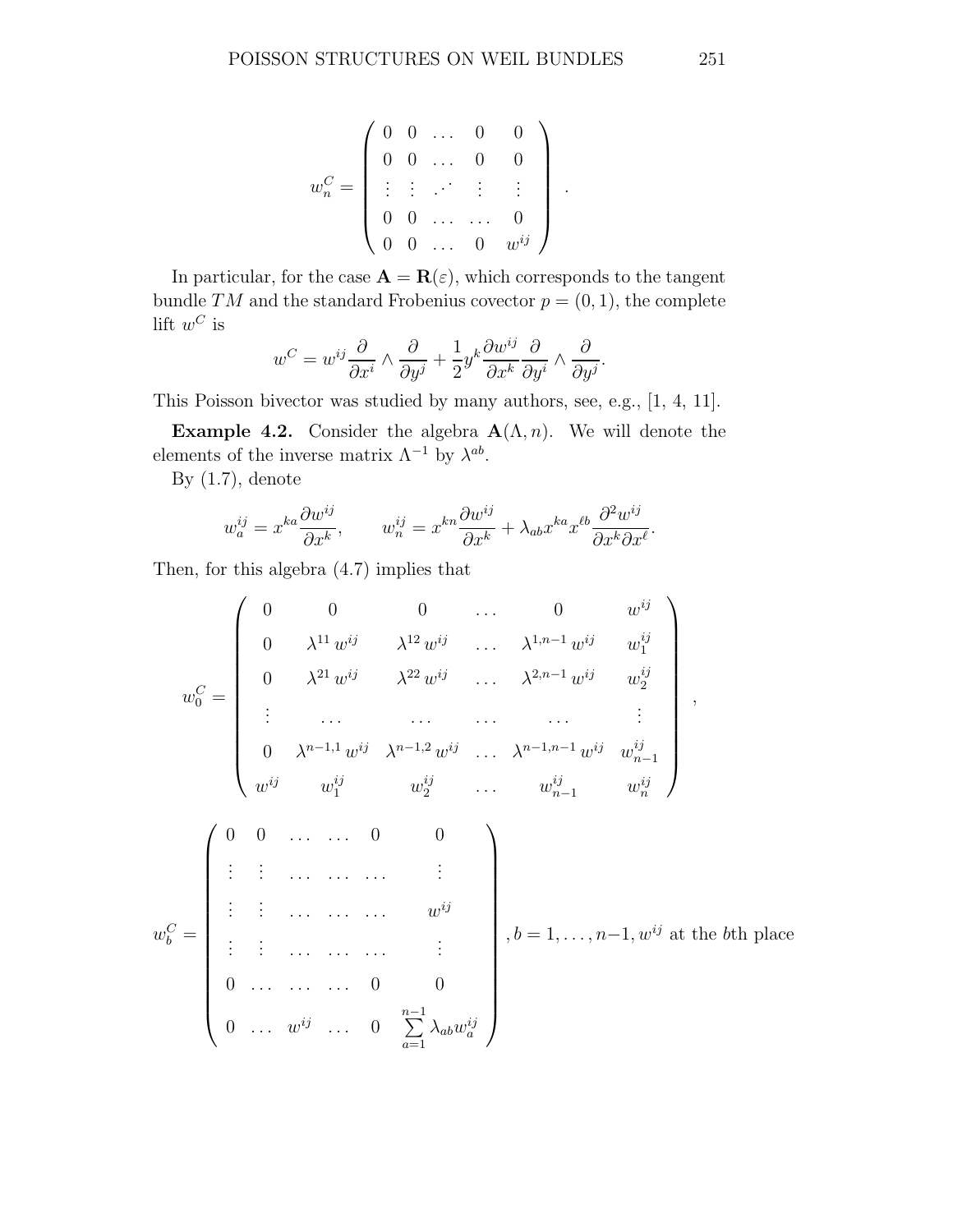$$
w_n^C = \left(\begin{array}{cccc} 0 & \dots & 0 & 0 \\ \vdots & \dots & \dots & \vdots \\ 0 & \dots & \dots & 0 \\ 0 & \dots & 0 & w^{ij} \end{array}\right)
$$

.

## 5. MODULAR CLASSES OF POISSON STRUCTURES ON  $T^{\mathbf{A}}M$

In the final part of the present paper we compute the modular classes of Poisson structures  $w_k^C$  for the case of weakly symmetric Frobenius Weil algebras.

Recall that if  $\mu$  is a volume form on the oriented manifold M then the divergence  $\text{div}_{\mu} X$  of a vector field X is defined by

$$
\mathcal{L}_X \mu = (\text{div}_{\mu} X) \mu
$$

and one has

$$
\operatorname{div}_{\mu}(fX) = f \operatorname{div}_{\mu} X + Xf, \qquad f \in C^{\infty}(M).
$$

Therefore for a Poisson manifold  $(M, w)$  with the volume form  $\mu$  the operator

$$
\Delta_{\mu} : f \in C^{\infty}(M) \longrightarrow \text{div}_{\mu} X_f \in C^{\infty}(M)
$$

is defined, where  $X_f$  is a Hamiltonian vector field of f. Easy computations show that  $\Delta_{\mu}$  is a derivation on  $C^{\infty}(M)$  and, hence, a vector field on M [21]. This vector field is called the modular vector field of oriented Poisson manifold  $(M, w, \mu)$ .

The modular vector field satisfies  $\sigma \Delta_{\mu} = 0$  [6]. If we replace  $\mu$  with any other volume form  $a\mu$ , where  $a \in C^{\infty}(M)$  is a positive function, then the modular vector field changes to  $\Delta_{a\mu} = \Delta_{\mu} + H_{-\log a}$  [21]. As far as Hamiltonian vector fields are 1-coboundaries of  $\sigma$ , this implies that the set of modular vector fields for all volume forms on M is an element of  $H_{LP}^1(M, w)$ . This cohomology class is called the *modular class* of the Poisson manifold  $(M, w)$ .

Let  $g = g_{ij}dx^{i} \otimes dx^{j}$  be a Riemannian metric on an m-dimensional oriented manifold M. Then

$$
dV_g = \sqrt{\det g} \ dx^1 \wedge \cdots \wedge dx^m
$$

is a volume form on M. Let  $g^C$  be a complete lift of g.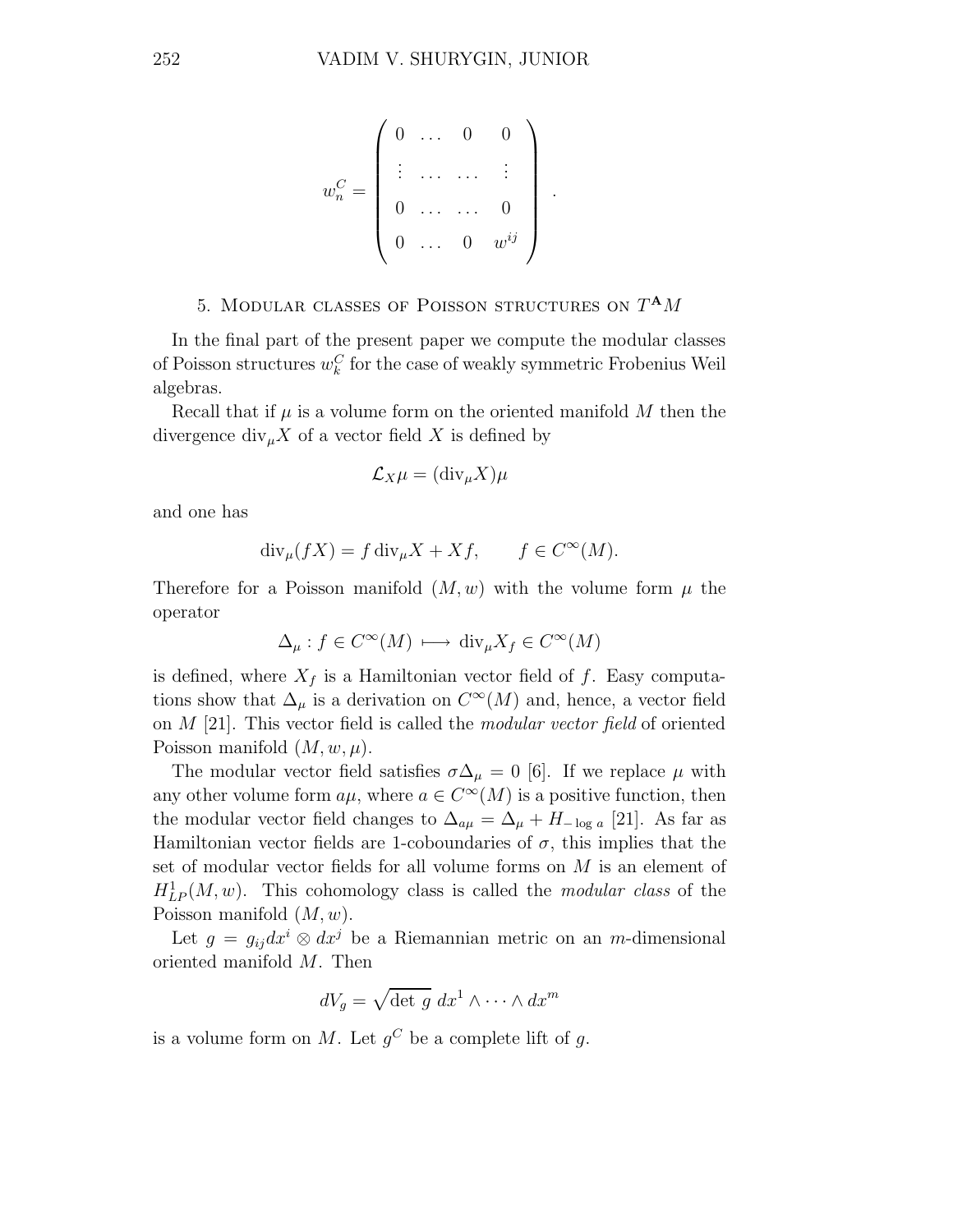**Proposition 5.1.** For a weakly symmetric Frobenius Weil algebra A the complete lift  $g^C$  is a metric on  $T^{\mathbf{A}}M$ , moreover,

$$
\det g^C = M(\det g)^{n+1},\tag{5.1}
$$

where M is some constant (depending only on  $\mathbf{A}$ ).

**Proof.** We choose the standard Frobenius covector  $p_{(0)}$ . Let  $G_{ij}$  =  $g_{ij}^{s}e_{s}$  be the analytic prolongations of  $g_{ij}$ . Then  $G_{ij}e_{a}e_{b} = G_{iajb}^{c}e_{c}$  and  $g_{iajb} = G_{iajb}^c p_c = G_{iajb}^n$ . Clearly,  $g_{iajb} = g_{jbia}$  for all  $a, b, i, j$ . If  $s > 0$ , then  $e_s \in \mathring{A}$ , hence the component  $g_{iajb}$  contains  $g_{ij}^s$  only if  $e_a e_b \notin \mathring{A}^q$ . Therefore, if  $e_a e_b \in \mathring{A}^q$ , then  $g_{iajb}$  depends only on  $g_{ij}^0 = g_{ij}$  and the matrix  $||g_{iajb}||$  has the following block structure:

| $\ast$      | $\ast$              | $\ast$              | $\cdots$ | $\ast$         | $\ast$          | $\ g_{ij}\ $     |
|-------------|---------------------|---------------------|----------|----------------|-----------------|------------------|
| $\ast$      | . .                 |                     |          | $\ast$         | $\widehat{B}_1$ |                  |
| $\ast$      | ٠                   |                     | ٠        | $\widehat B_2$ | 0               |                  |
| $\vdots$    |                     |                     |          |                |                 |                  |
| $\ast$      | $\ast$              | $\widehat{B}_{q-2}$ |          |                |                 |                  |
| $\ast$      | $\widehat{B}_{q-1}$ | 0                   |          |                |                 | $\left( \right)$ |
| $ g_{ij}  $ | 0                   |                     |          |                |                 |                  |

where  $\widetilde{B}_k = B_{q-k,k} \otimes ||g_{ij}||$  and the symbol ⊗ denotes the tensor (Kronecker) product of matrices.

The determinant of this matrix is the product of the determinants of diagonal blocks: det  $||g_{iajb}|| = \det ||g_{ij}|| \cdot \det(B_{1,q-1} \otimes ||g_{ij}||) \cdot \cdots \cdot \det(B_{q-1,1} \otimes ||g_{iq}||)$  $||g_{ii}|| \cdot det ||g_{ii}||$ . For any two matrices S and T of dimensions  $k \times k$  and  $\ell \times \ell$  respectively, one has

$$
\det(S \otimes T) = (\det S)^k (\det T)^{\ell}.
$$

We have  $d_1(\mathbf{A}) + \cdots + d_{q-1}(\mathbf{A}) = n-1$ . Hence, det  $||g_{iajb}|| = M(\det g)^{n+1}$ , where  $M = (\det B_{1,q-1})^{d_1(A)} \cdot \cdots \cdot (\det B_{q-1,1})^{d_{q-1}(A)}$ .  $\square$ 

Let

$$
\Phi = dV_{g}c = \sqrt{\det g^{C}} dx^{1} \wedge \dots dx^{m} \wedge \dots \wedge dx^{1n} \wedge \dots \wedge dx^{mn}
$$

be the corresponding volume form on  $T^{\mathbf{A}}M$ .

**Proposition 5.2.** Let  $A$  (dim  $\hat{A} = n$ ) be a weakly symmetric Frobenius Weil algebra,  $(M, w)$  a Poisson manifold, and  $T^{\mathbf{A}}M$  its Weil bundle.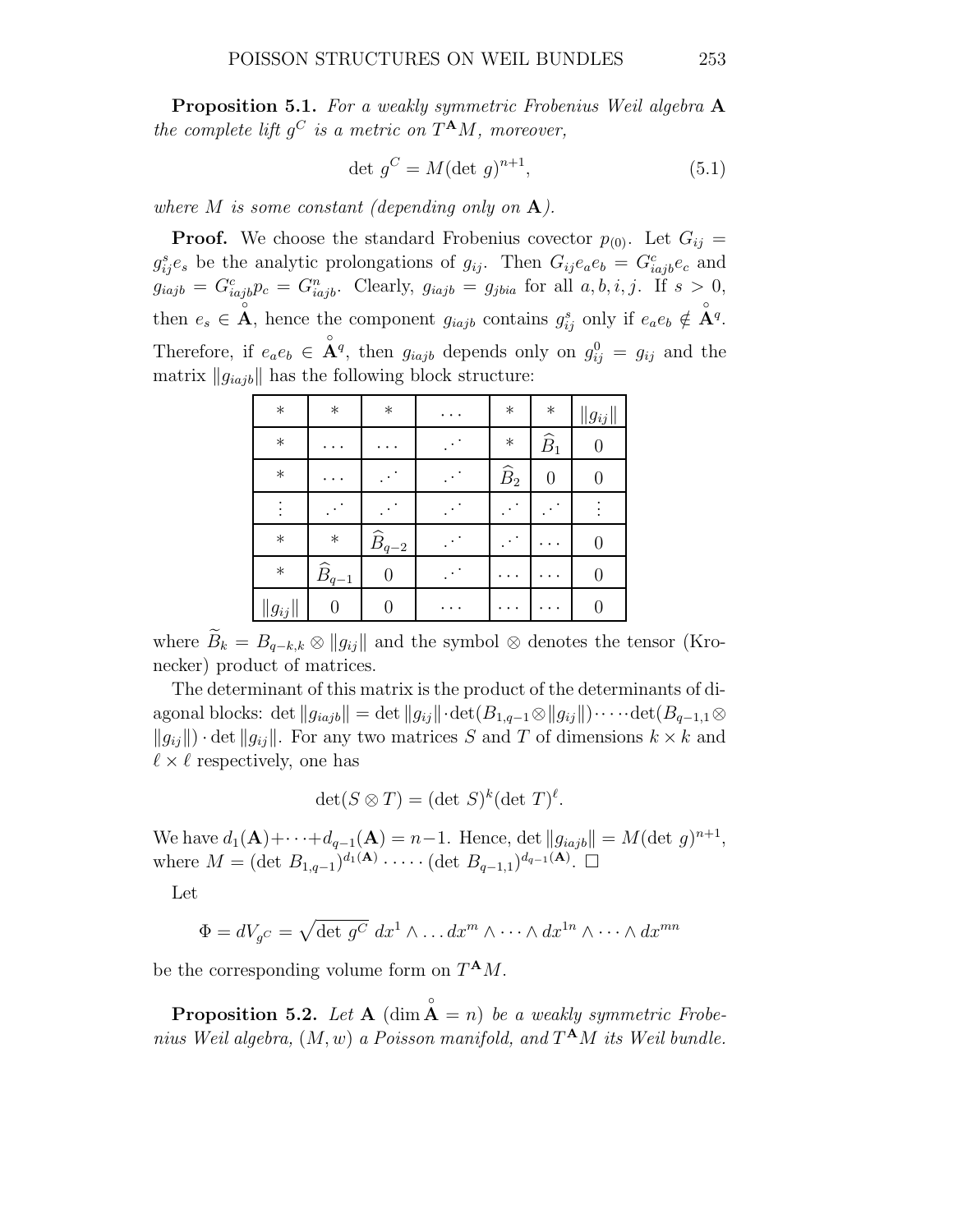Then for a Poisson structure  $w_0^C$  on  $T^{\mathbf{A}}M$  its modular vector field is

$$
\Delta_{\Phi}^{T^{\mathbf{A}}M} = (n+1)(\Delta_{dV_g}^M)^V, \tag{5.2}
$$

where V means the vertical lift. For each of the Poisson structures  $w_1^C$ ,  $\dots, w_n^C$ , the modular vector fields are zero.

**Proof.** From  $(4.4)$  it follows that the modular vector field of  $(M, w)$ is [11]

$$
\Delta_{dV_g} = \sum_{j=1}^m \left( \frac{\partial w^{ij}}{\partial x^j} + w^{ij} \frac{\partial \ln \sqrt{\det g}}{\partial x^j} \right) \frac{\partial}{\partial x^i}.
$$

Then (5.1) implies that

$$
\frac{\partial \ln \sqrt{\det g^C}}{\partial x^{jb}} = \begin{cases} (n+1) \frac{\partial \ln \sqrt{\det g}}{\partial x^j}, & b = 0, \\ 0, & b = 1, 2, ..., n. \end{cases}
$$
(5.3)

Let  $w_k^{iajb}$  $\mu_k^{iajb}$  denote the components of  $w_k^C$ . At first, show that

$$
\frac{\partial w_0^{iajb}}{\partial x^{jb}} = \begin{cases} \frac{\partial w^{ij}}{\partial x^j}, & a = n, \\ 0, & a = 0, 1 \dots, n - 1, \\ \frac{\partial w_k^{iajb}}{\partial x^{jb}} = 0, & k = 1, \dots, n. \end{cases}
$$
\n(5.4)

By (4.7),  $w_k^{iajb} = \sum_{s=0}^n w_s^{ij} \overline{\gamma}_k^{ac} \gamma_{cs}^b$ . The arguments similar to the proof of Proposition 3.4 show that  $\frac{\partial w_{\phi}^{ij}}{\partial x_{\phi}^{j}} = 0$  for  $s < b$  and that  $\frac{\partial w_{\phi}^{ij}}{\partial x_{\phi}^{j}} = \frac{\partial w_{\phi}^{ij}}{\partial x_{\phi}^{j}}$  $\frac{\partial w^{ij}}{\partial x^j}$ . Moreover,  $\gamma_{cs}^b = 0$  s > b. Hence, the only nonzero summand in  $\frac{\partial w_k^{iajb}}{\partial x^{jb}}$ corresponds to  $s = b$ . Therefore  $c = 0$ , otherwise  $\gamma_{cs}^b = 0$ . But  $\overline{\gamma}_k^{a0}$  is not zero only for  $a = n$  and  $k = 0$  by virtue of  $(2.4)$  (since  $\overline{e}^0 = e_n$ ,  $\overline{e}^n = 1$ ). Hence  $\frac{\partial w_k^{iajb}}{\partial x^{jb}} = 0$  for  $k = 1, ..., n$  and  $\frac{\partial w_0^{iajb}}{\partial x^{jb}} = 0$  for  $a \neq n$ . As for  $a = n$ , we have

$$
\frac{\partial w_0^{injb}}{\partial x^{jb}} = \frac{\partial w_b^{ij}}{\partial x^{jb}} = \frac{\partial w^{ij}}{\partial x^j}.
$$

This completes the proof of (5.4).

Now, show that

$$
w_0^{iaj0} = \begin{cases} w^{ij}, & a = n, \\ 0, & a = 0, 1 ..., n - 1, \end{cases}
$$
 (5.5)  

$$
w_k^{iaj0} = 0, \qquad k = 1, ..., n.
$$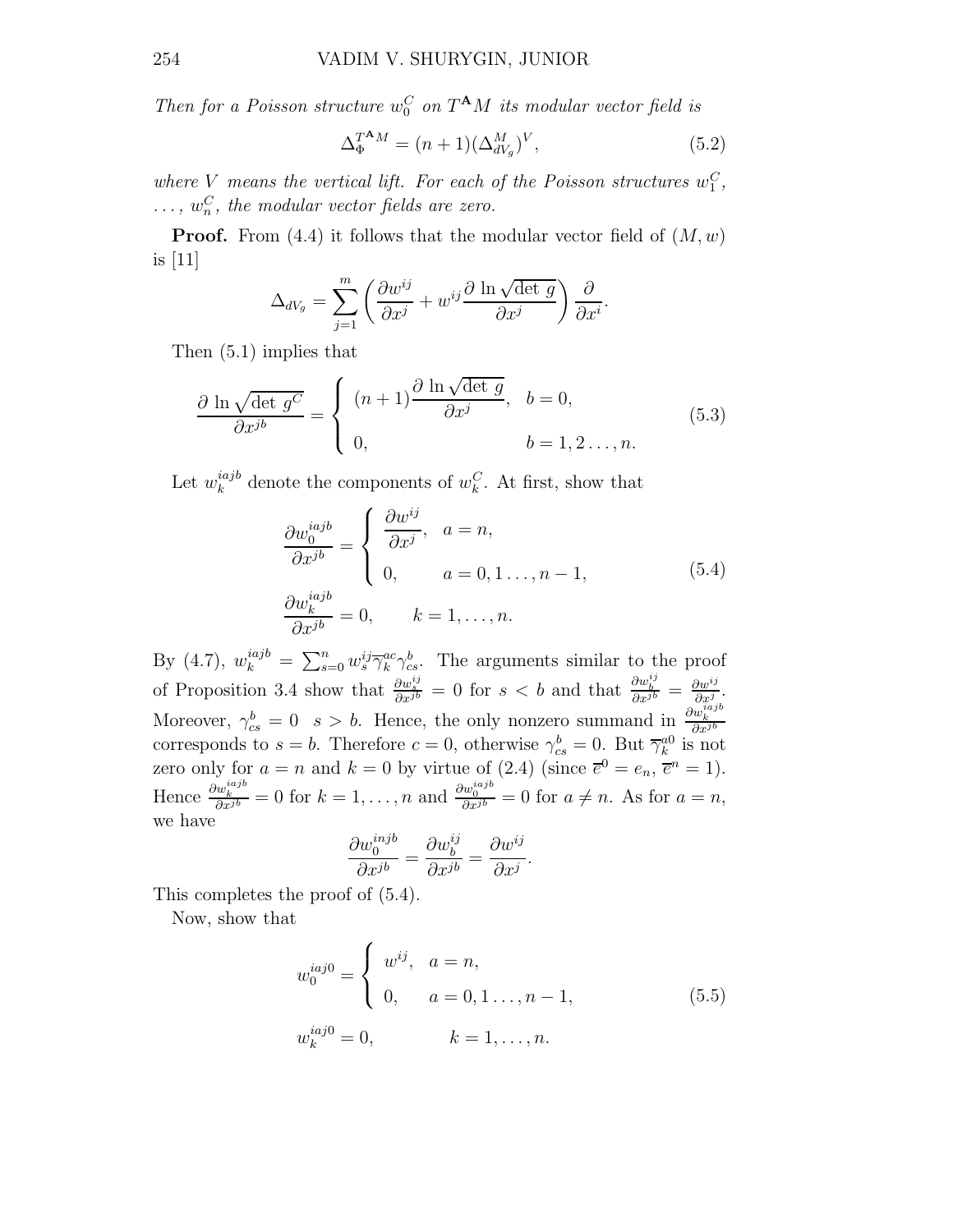Indeed,  $w_k^{iaj0} = \sum_{s=0}^n w_s^{ij} \overline{\gamma}_k^{ac} \gamma_{cs}^0$ , thus  $c = s = 0$  (otherwise  $\gamma_0^{cs} = 0$ ) which implies  $a = n$  and  $k = 0$  as before.

It remains to prove (5.2). We have

$$
\Delta_{\Phi} = \sum_{jb} \left( \frac{\partial w^{iajb}}{\partial x^{jb}} + w^{iajb} \frac{\partial \ln \sqrt{\det g^C}}{\partial x^{jb}} \right) \frac{\partial}{\partial x^{ia}}.
$$

From (5.4) it follows that

$$
\sum_{j=1}^{m} \frac{\partial w^{iajb}}{\partial x^{jb}} \frac{\partial}{\partial x^{ia}} = (n+1) \frac{\partial w^{ij}}{\partial x^{j}} \frac{\partial}{\partial x^{in}},
$$

since the index b can take  $n + 1$  distinct values from 0 to n.

In the summand

$$
\sum_{jb} w^{iajb} \frac{\partial \ln \sqrt{\det g^C}}{\partial x^{jb}} \frac{\partial}{\partial x^{ia}}
$$

the only possibility is  $b = 0$  by virtue of (5.3), whence, by (5.5), we obtain

$$
\sum_{jb} w^{iajb} \frac{\partial \ln \sqrt{\det g^C}}{\partial x^{jb}} \frac{\partial}{\partial x^{ia}} = (n+1)w^{ij} \frac{\partial \ln \sqrt{\det g}}{\partial x^j} \frac{\partial}{\partial x^{in}}.
$$

 $\Box$ 

Corollary 5.3. For a weakly symmetric Frobenius Weil algebra A the modular class of the Poisson manifold  $(T^{\mathbf{A}}M, w^C = w_0^C + \sum_{k=1}^n t^k w_k^C)$  is represented by  $(n+1)\Delta_{\mu}^{V}$ , for every modular vector field  $\Delta_{\mu}$  of the base manifold  $(M, w)$ .

**Proof.** By Proposition 5.2 the result is true for the field  $\Delta_{dV_g}$ . As in [11], we have

$$
(\sigma_w f)^V = \sigma_{w^C}(f \circ \pi_{\mathbf{A}}), \qquad f \in C^{\infty}(M), \qquad \pi_{\mathbf{A}} : T^{\mathbf{A}}M \to M.
$$

This immediately proves the Corollary.  $\square$ 

#### **REFERENCES**

- [1] T.J. Courant, Dirac manifolds, Trans. Amer. Math. Soc., 319 (1990), 631–661.
- [2] C.W. Curtis, I. Reiner, Representation theory of finite groups and associative algebras. New York. John Wiley & Sons Ltd., 1988, 689 p.
- [3] A. Gammella, An approach to the tangential Poisson cohomology based on examples in duals of Lie algebras, Pacific J. Math., 203(2) (2002), 283–319.
- [4] J. Grabovski, P. Urbanski, Tangent lifts of Poisson and related structures, J. Phys. A, 28 (1995), 73–88.
- [5] I. Kolář, P.W. Michor, J. Slovák, Natural Operations in Differential Geometry. Springer, 1993, 434 pp.